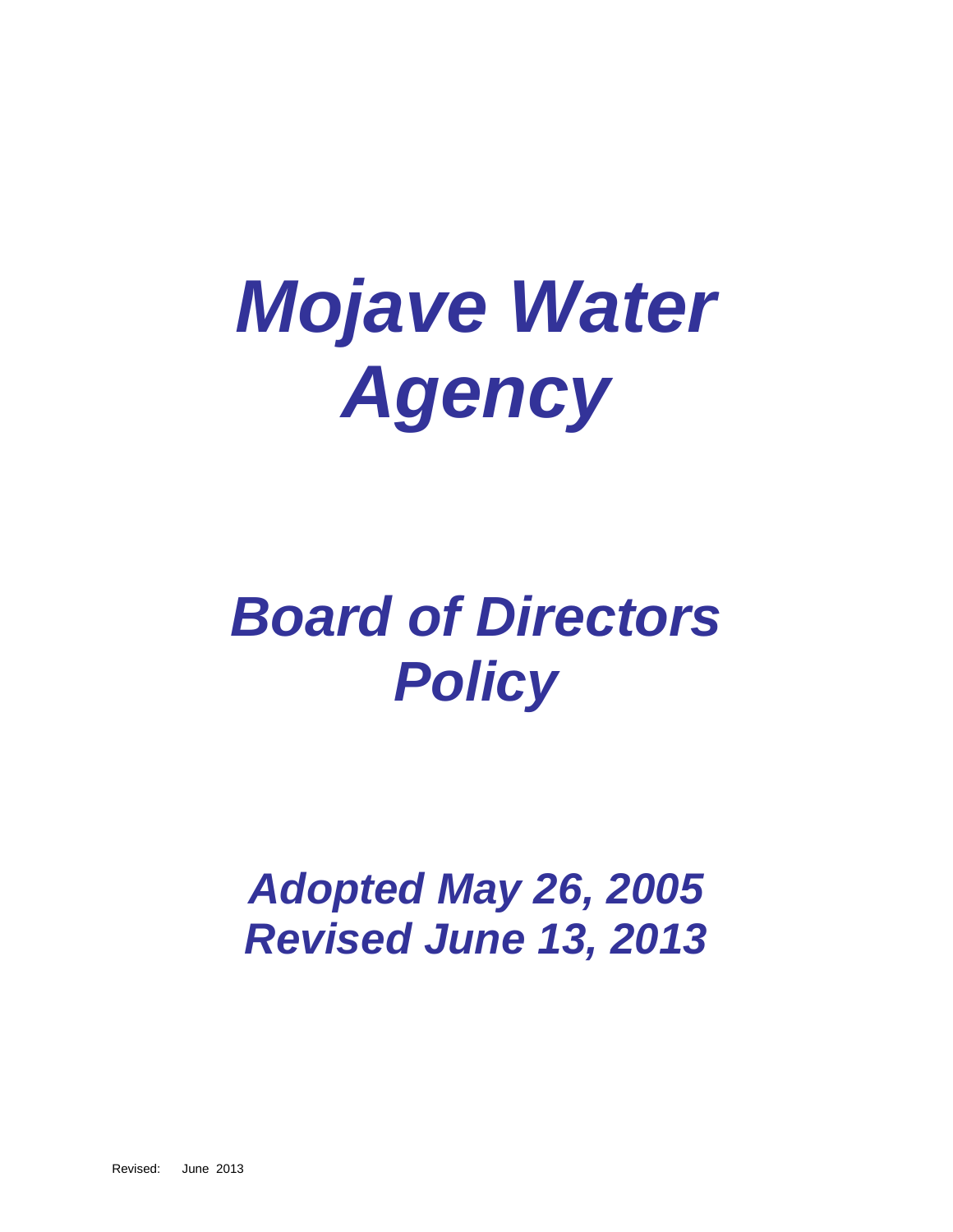## **TABLE OF CONTENTS**

| L<br>Ш. |             |                |  |  |  |
|---------|-------------|----------------|--|--|--|
|         | Α.          |                |  |  |  |
|         | <b>B.</b>   |                |  |  |  |
|         |             | 1.             |  |  |  |
|         |             | 2.             |  |  |  |
|         |             |                |  |  |  |
|         |             | 3.             |  |  |  |
|         |             | 4.             |  |  |  |
|         | C.          |                |  |  |  |
|         | D.          |                |  |  |  |
|         | Е.          |                |  |  |  |
| Ш.      |             |                |  |  |  |
|         | Α.          |                |  |  |  |
|         |             | $\mathbf 1$    |  |  |  |
|         |             | 2.             |  |  |  |
|         |             | 3.             |  |  |  |
|         | <b>B.</b>   |                |  |  |  |
|         |             |                |  |  |  |
|         | $C$ .       | 1.             |  |  |  |
|         |             |                |  |  |  |
|         |             | 1.             |  |  |  |
|         |             | 2.             |  |  |  |
|         | D.          |                |  |  |  |
|         |             | 1.             |  |  |  |
|         |             | 2.             |  |  |  |
|         |             | 3.             |  |  |  |
|         |             | $\mathbf{4}$ . |  |  |  |
|         |             | 5.             |  |  |  |
|         | Ε.          |                |  |  |  |
|         |             | 1.             |  |  |  |
|         |             | 2.             |  |  |  |
|         |             | 3.             |  |  |  |
|         |             | 4.             |  |  |  |
|         |             |                |  |  |  |
|         |             | 5.<br>6.       |  |  |  |
|         |             |                |  |  |  |
|         |             | 7 <sub>1</sub> |  |  |  |
|         |             | 8.             |  |  |  |
|         | $F_{\rm L}$ |                |  |  |  |
|         |             | 1.             |  |  |  |
|         |             | 2.             |  |  |  |
|         |             | 3.             |  |  |  |
|         |             | 4.             |  |  |  |
|         | G.          |                |  |  |  |
|         |             | 1.             |  |  |  |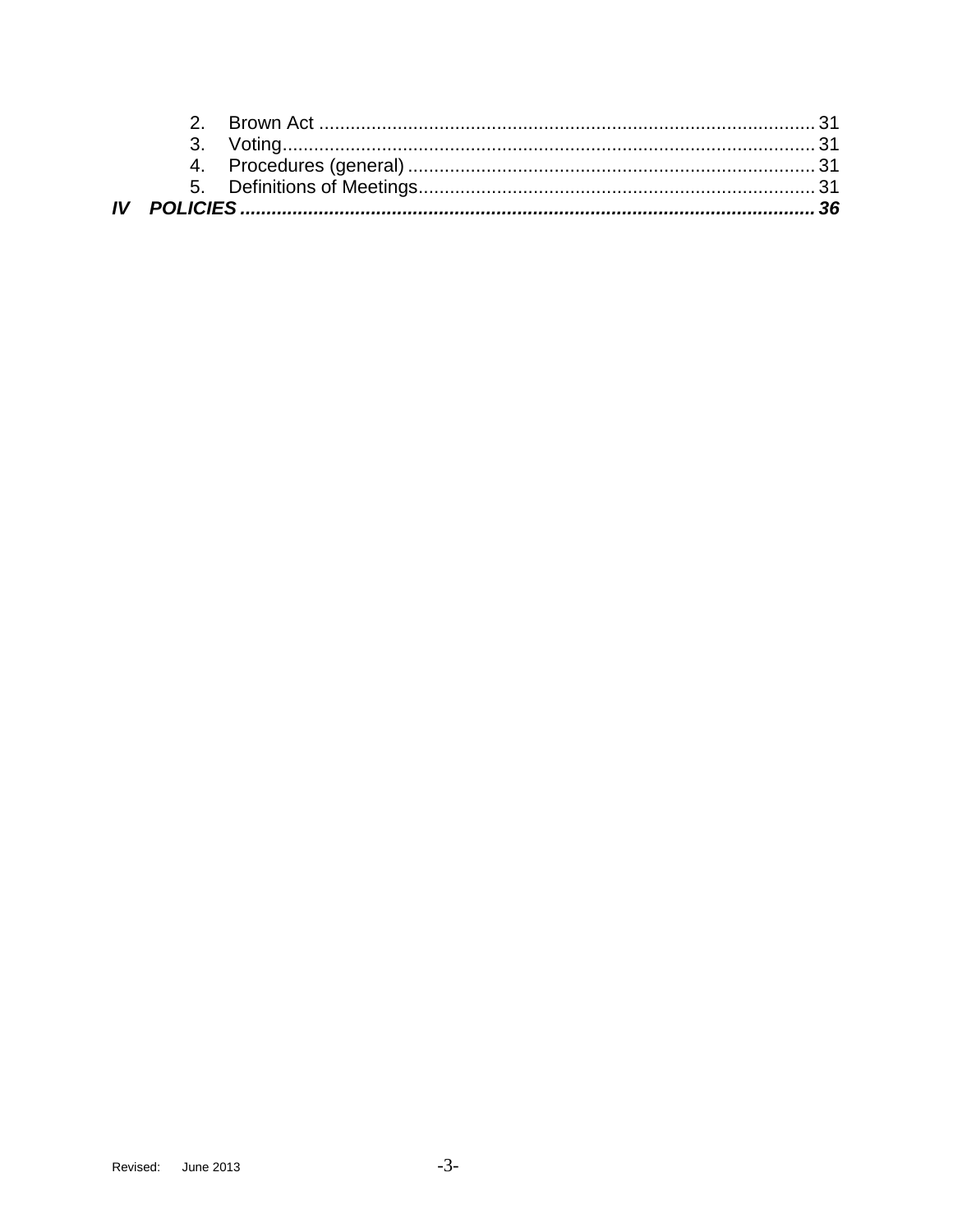## <span id="page-3-0"></span>*I. PURPOSE AND SCOPE*

The policy of the Mojave Water Agency is to maintain the highest ethical standards for its Board members. The proper operation of the Agency requires decisions and policies to be made within the proper channels of governmental structure, that public office not be used for personal gain, and that Board members remain objective and responsive to the needs of the public they serve. Accordingly, it is the policy of the Agency that Board members and Agency employees will maintain the highest standard of personal honesty and fairness in carrying out their duties. This policy sets forth the basic ethical standards to be followed by the Board of Directors of the Mojave Water Agency. The objectives of this policy are to (1) provide guidance for dealing with ethical issues, (2) heighten awareness of ethics and values as critical elements in Board members' conduct, and (3) enhance ethical decision-making and values-based management.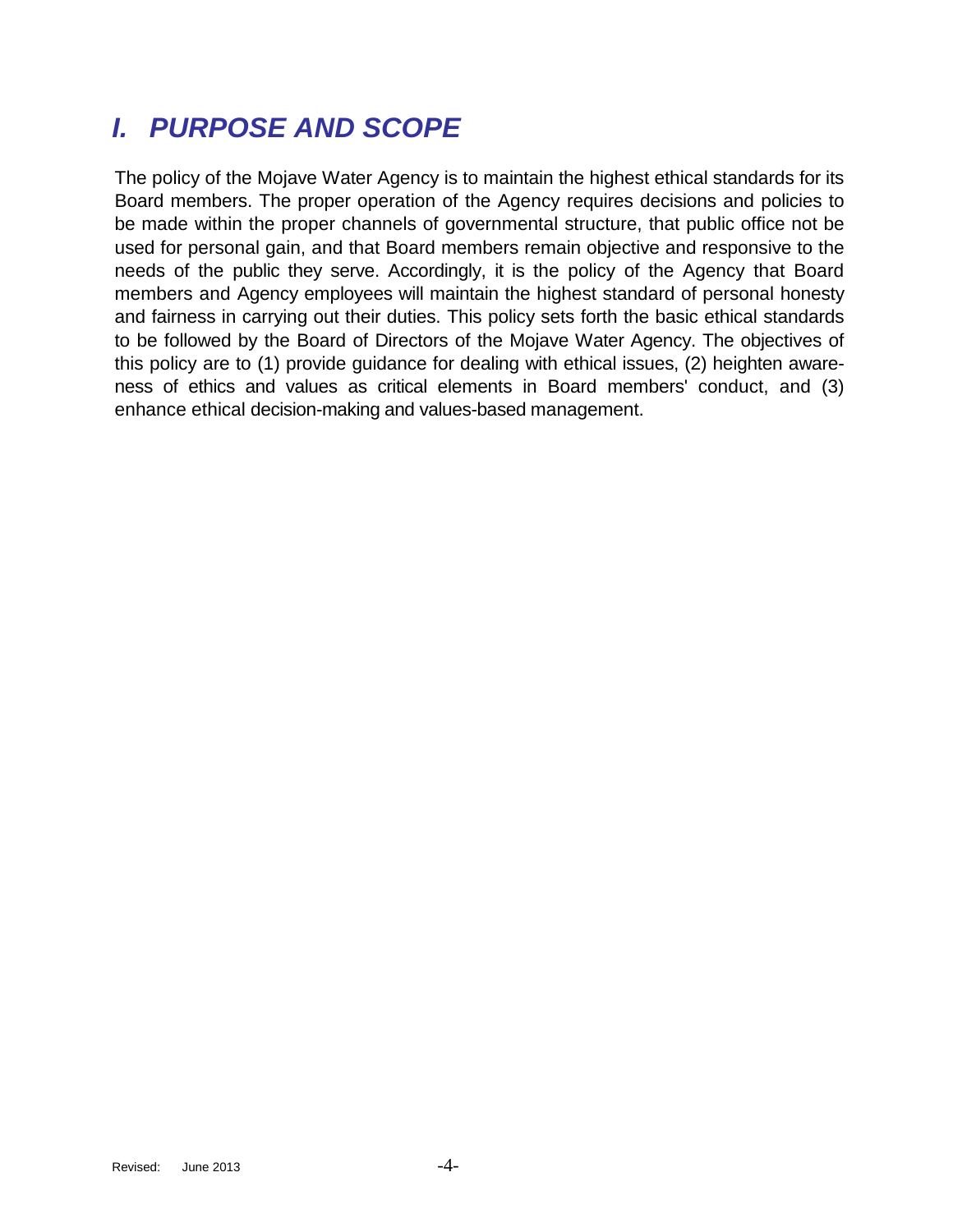## <span id="page-4-1"></span><span id="page-4-0"></span>*II. AGENCY BACKGROUND*

#### **A. ORGANIZATIONAL CHART**

The organizational chart, which appears on the next page, will be replaced as needed throughout the year. This chart identifies the chain of command starting with the Board of Directors and their direct reports; the General Manager and those staff members reporting directly to him; and a breakdown of department heads and those staff members who report to them.

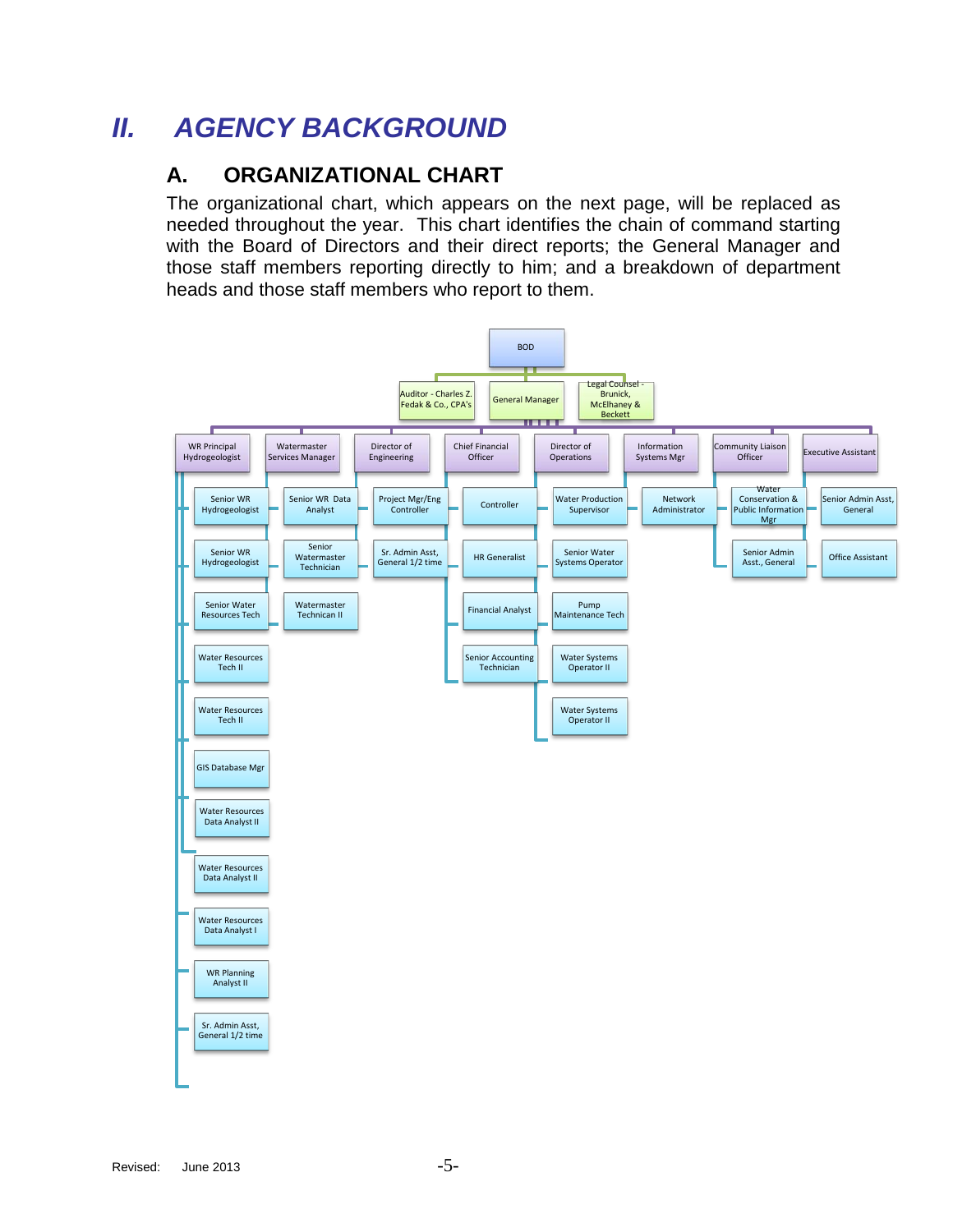#### <span id="page-5-0"></span>**B. STRATEGIC PLAN**

The Strategic Plan contains the Agency's Mission and Vision Statements, defines the Agency's goals as a public agency, and establishes our culture as an organization of individuals. The primary purpose of the Plan is to provide the framework and focus for the Agency that will facilitate the organization fulfilling its legislative mandate. It is also intended to be a clear and concise statement of the organizational philosophy and values. It forms our response to the challenges that we must address in managing this vital resource by providing a venue to develop specific goals and objectives for the organization, including key elements, or concepts, management plans, and programs that require action by the Agency. The Strategic Plan serves as the template upon which the Agency's management decisions are to be made.

<span id="page-5-1"></span>1. Mission Statement

Manage the region's water resources for the common benefit to assure stability in the sustained use by the citizens we serve.

<span id="page-5-2"></span>2. Vision Statement

To become a recognized and respected leader in the community we serve through demonstrated knowledge, integrity and the quality of our actions.

- <span id="page-5-3"></span>3. Values
	- □ Service to the Community
	- □ Integrity
	- o Innovation and Creativity
	- □ Teamwork
	- □ Employee Growth and Reward
- <span id="page-5-4"></span>4. Goals

The goals as set forth in the Strategic Plan are designed to be tangible targets that assist the Agency in fulfilling its legislative mandate, vision and mission.

- **Goal 1** Develop sound fiscal and organizational policies that allow the Agency to be effective, innovative and responsive.
- **Goal 2** Manage water resources through or in conjunction with the State Water Project to meet future demands while maintaining independence during periods of water shortages.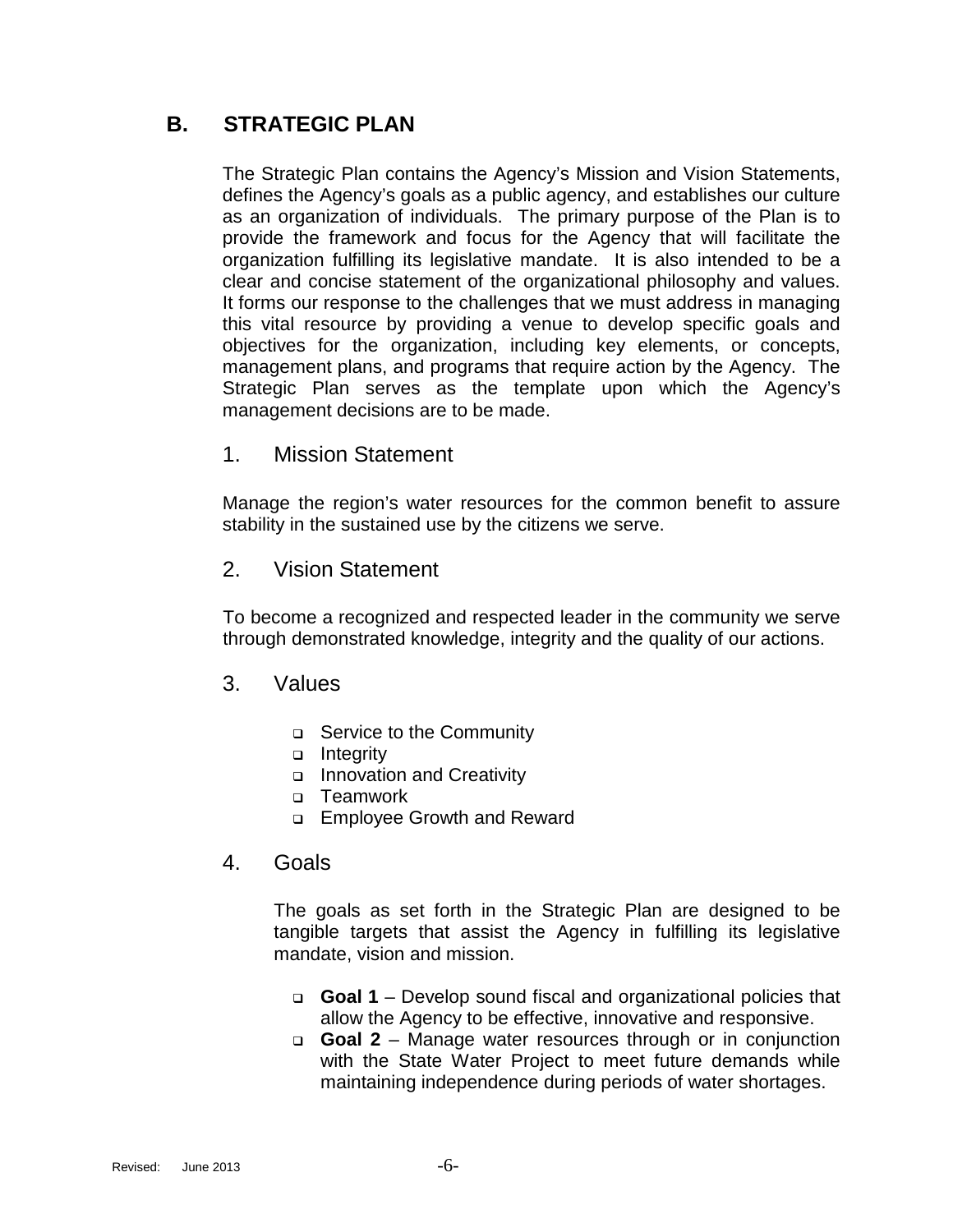- **Goal 3** Coordinate efforts to maintain adequate water quality so that groundwater is safe for drinking and other beneficial uses.
- **Goal 4** Develop public awareness so that individuals and stakeholder organizations support our efforts and understand their role in contributing to the Agency's mission.
- **Goal 5** Advance scientific understanding of the region's water resources to support efficient management of water resources.
- **Goal 6** Promote efficient use of the region's water resources through regional conservation programs.

#### <span id="page-6-0"></span>**C. MAJOR MILESTONES**

- *1957*: The Department of Water Resources releases the California Water Plan, identifying critical water shortages in the Mojave Desert.
- *1959*: The State legislature passed the Burns-Porter Act, authorizing \$1.75 billion in bonds to construct an aqueduct from Sacramento to the Perris Reservoir in northern Riverside County.
- *1959*: The Feather River Project, later to be known as the State Water Project, establishes a 444-mile conveyance system to deliver State water to Southern California.
- *1960*: Mojave Water Agency is established by overwhelming popular vote.
- *1960*: State Water Resources Board Act passed to finance the construction of the California Aqueduct
- *1964*: Mojave Water Agency initiates the first adjudication to allocate groundwater rights in response to concerns that local water use is exceeding the long-term supply.
- *1965*: The Local Agency Formation Commission (LAFCO) approves the annexation of 35.5 square miles of the Morongo Basin to the Mojave Water Agency.
- *1971*: The West Forks Dam is dedicated.
- *1977*: Construction of the sewer plant in Victorville begins. A joint power agency is created and given all authority and assets for the sewer plan and was transferred to the Victor Valley Wastewater Reclamation Authority.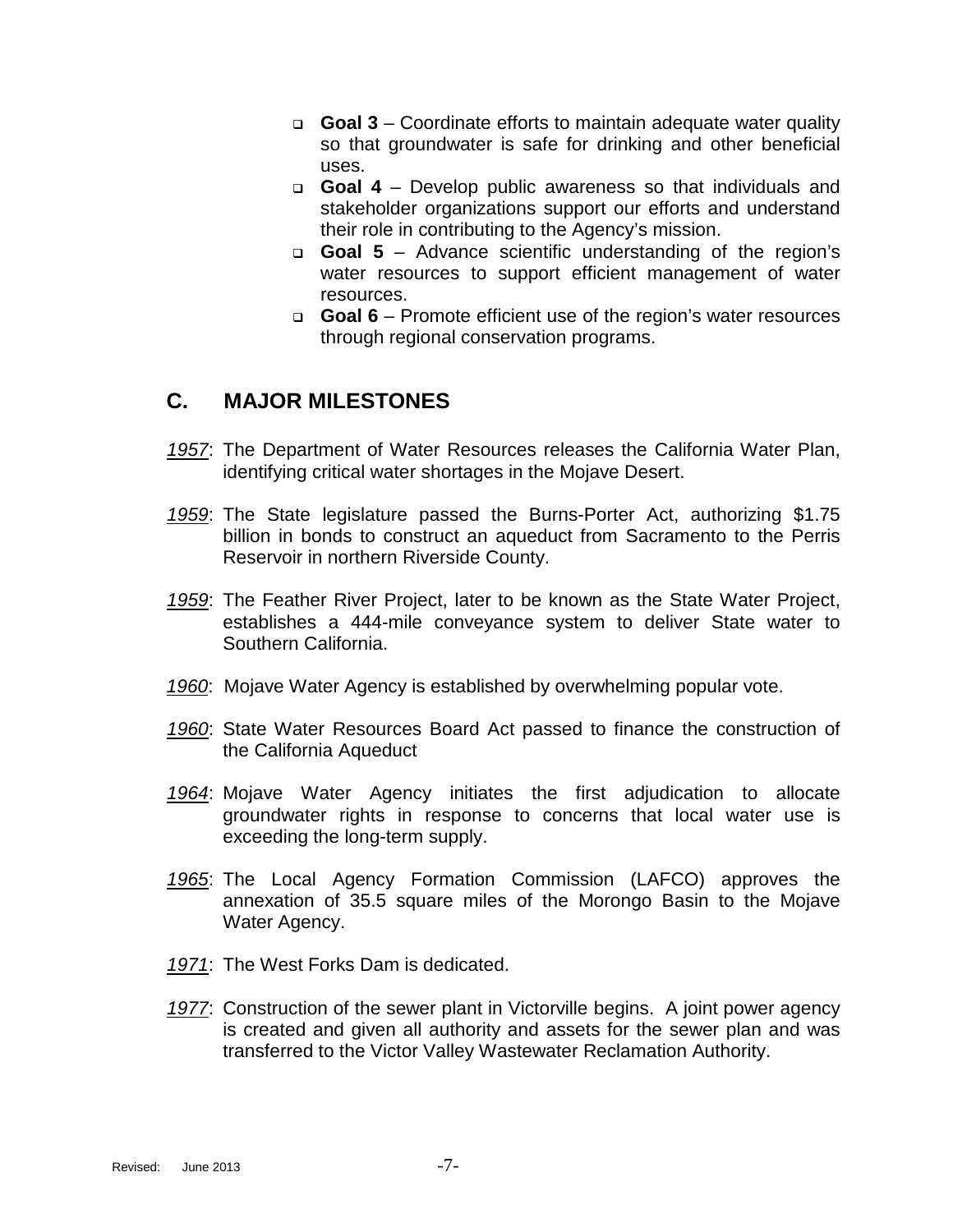- *1990*: Voters in the Morongo Basin approve a \$70 million bond measure to construct the Morongo Basin Pipeline.
- *1990*: Court action was filed by the City of Barstow and Southern California Water Company in an effort to stabilize the High Desert's water supply.
- *1991*: MWA filed a lawsuit to have all of the High Desert's major water suppliers within the Mojave River Basin area included in the adjudication, essentially joining in the preliminary action.
- *1992*: Construction of the Morongo Basin Pipeline begins.
- *1992*: Parties to the lawsuit filed in 1991, including attorneys, engineers and other individuals began negotiations lasting 18 months, which resulted in a proposed settlement in the Stipulated Judgment.
- *1993*: Mojave Water Agency is appointed to serve as Watermaster of the Mojave River Basin.
- *1993*: The agriculture-based Cardozo group makes a legal attempt to be excluded from the adjudication.
- *1993*: The Stipulated Judgment was entered by the court on September 22.
- *1994*: Design work begins on the Mojave River Pipeline Project.
- *1995*: The Morongo Basin Pipeline Project is completed.
- *1995*: A trial for the claims of the non-stipulating parties began and was completed on March 21, 1995.
- *1995*: The Mojave Water Agency receives a \$10 million EPA grant to fund the construction of the Mojave River Pipeline.
- *1996*: Construction of the first Reach of the Mojave River Pipeline Project begins.
- *1996*: Final Judgment adopting the physical solution set forth in the Stipulated Judgment was entered on January 10.
- *1996*: Riverside County Superior Court Judge E. Michael Kaiser upholds the adjudication. This decision was appealed by the Cardozo Group and Jess Ranch Development.
- *1997*: MWA purchases 25,000 acre feet of State Water Project entitlement.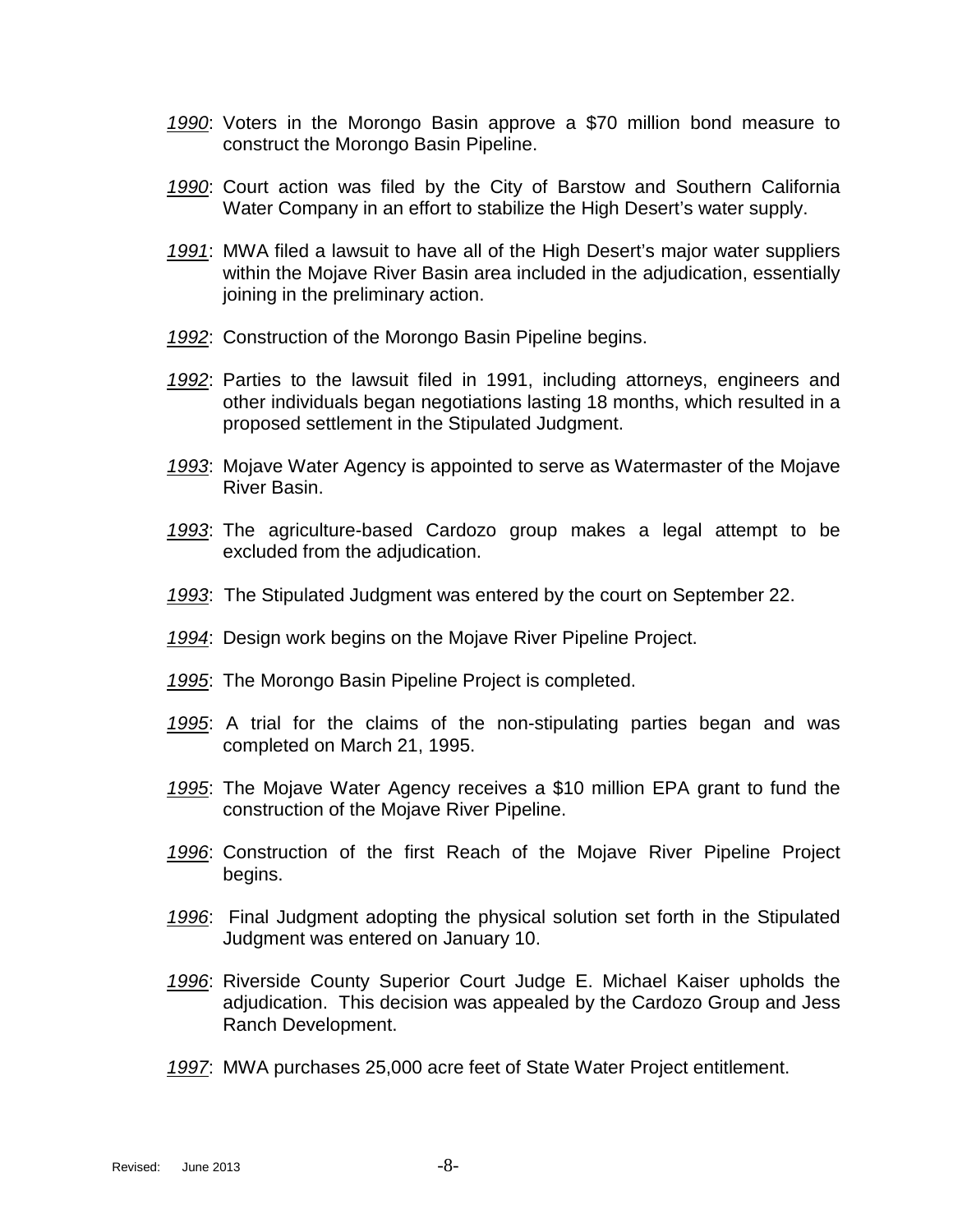- *1998*: The Appellate Court issued a Tentative Opinion in April and received oral arguments from both the stipulating and non-stipulating parties.
- *1998*: In April, the MWA Board of Directors voted to seek California Supreme Court Review of the Appellate Court's decision.
- *1998*: On June 1, the Appellate Court issued its final opinion in favor of the Cardozo-led group.
- *1998*: A petition for review was filed with the Supreme Court in July. The Supreme Court granted review of the case on August 26.
- *2000*: Oral arguments were heard by the Supreme Court on June 5, and rendered its opinion in favor of MWA on August 21.
- *2000*: The California Appeals Court ruling upholds the adjudication, but stipulates that the Cardozo Group be treated separately.
- *2001*: The Cardozo Group petitions the California Appeals Court to have Judge Kaiser removed from the case.
- *2002*: Legal challenges to the adjudication by the Cardozo Group are settled through an agreement facilitated by California Appeals Court Justice James Ward.
- *2002*: The Technical Advisory Committee (TAC) is formed to give stakeholders a voice in regional water management planning.
- *2003*: The third Reach of the Mojave River Pipeline Project is completed. The fourth Reach begins construction.
- *2003*: The Alliance for Water Awareness and Conservation (AWAC) is formed to facilitate regional conservation efforts.
- *2004*: As a result of findings from hydrogeologic analyses, Mojave Water Agency purchases property in Newberry Springs for the Mojave River Pipeline Project terminus.
- *2005:* MWA adopts one of the first of its kind Integrated Regional Water Management Plan.
- *2005:* Post 2020 Water Supply Study identifies demand for additional State Water Project entitlement.
- *2006:* Strategic Financial Plan identifies revenue sources to implement Integrated Regional Water Management Plan projects.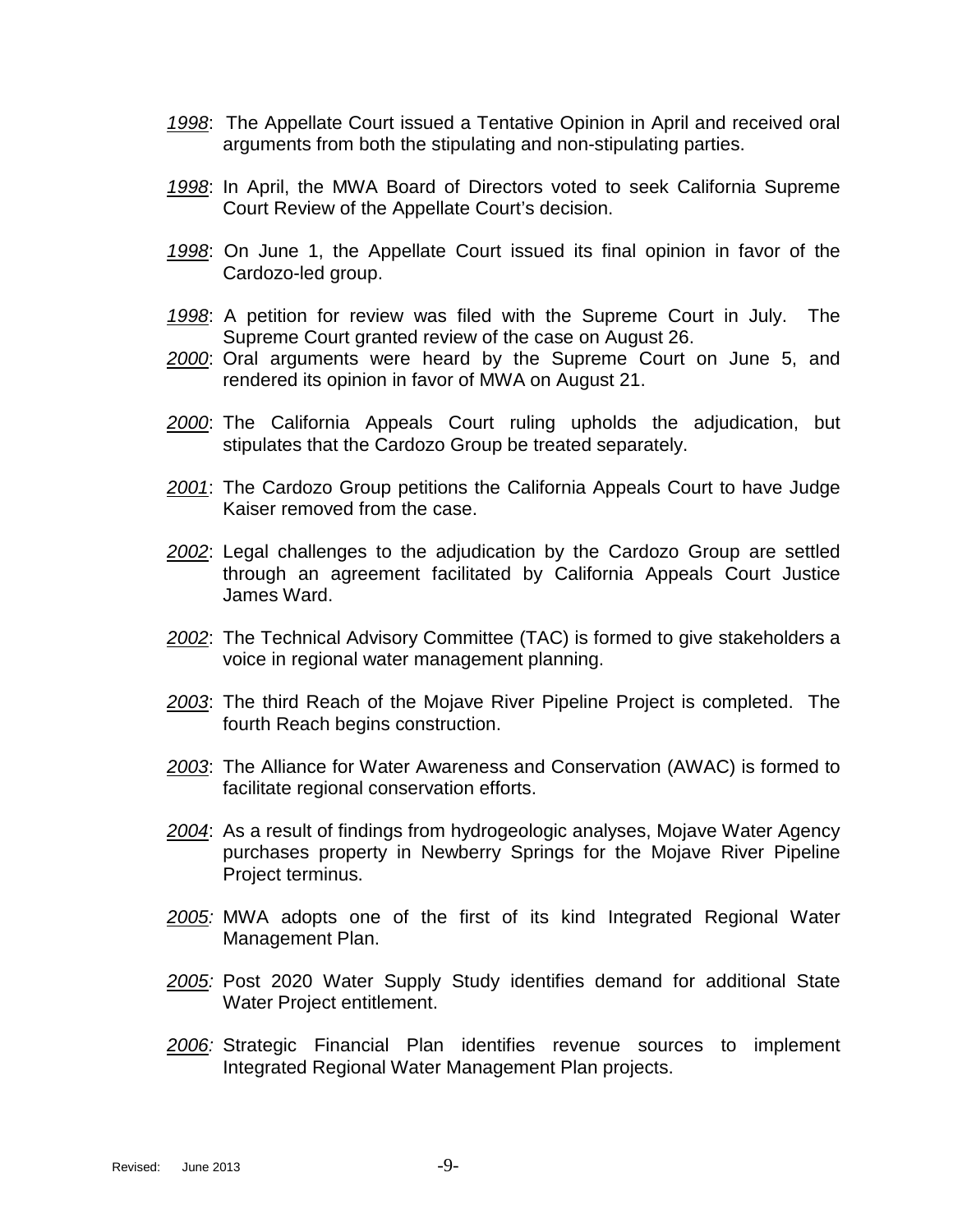- *2006:* Groundwater Banking Policy adopted.
- *2006:* Final reach of the Mojave River Pipeline completed to recharge sites in Yermo and Newberry Springs.
- *2008:* Water Conservation Incentive Program begins.
- *2009:* MWA purchases 14,000 acre feet of State Water Project entitlement.
- 2009: Groundbreaking on Regional Recharge and Recovery (R<sup>3</sup>) Project
- *2010:* Groundbreaking on new Agency Facility*.*
- *2010:* Groundbreaking on Oro Grande Wash Recharge Project.
- *2010:* MWA celebrates 50 Years of Sustained Service providing innovative solutions based on science and regionally appropriate programs designed to assure sustainability for the common benefit of all the citizens we serve.
- *2011:* MWA staff moves into new facility at 13846 Conference Center Drive, Apple Valley, California.
- *2011*: Adoption of Urban Water Management Plan
- *2012*: MWA's Cash for Grass Program surpasses 5 million square feet of turf removal as part of its Water Conservation Incentive Program conceived in 2008.
- *2012*: Groundbreaking on new Agency Central Operations Facility and High Desert Interpretive Center.
- *2012*: Oro Grande Wash Recharge Project Phases A, B, and C-1 were completed.
- 2013: The Regional Recharge and Recovery (R<sup>3</sup>) Project was completed.
- *2013*: The Central Operations Center Facility and High Desert Interpretive Center was completed.

#### <span id="page-9-0"></span>**D. MAJOR FACILITIES**

#### *Regional Water Management Plan*

In 1994, the Mojave Water Agency Board of Directors adopted the Regional Water Management plan to address continuing population growth and to assure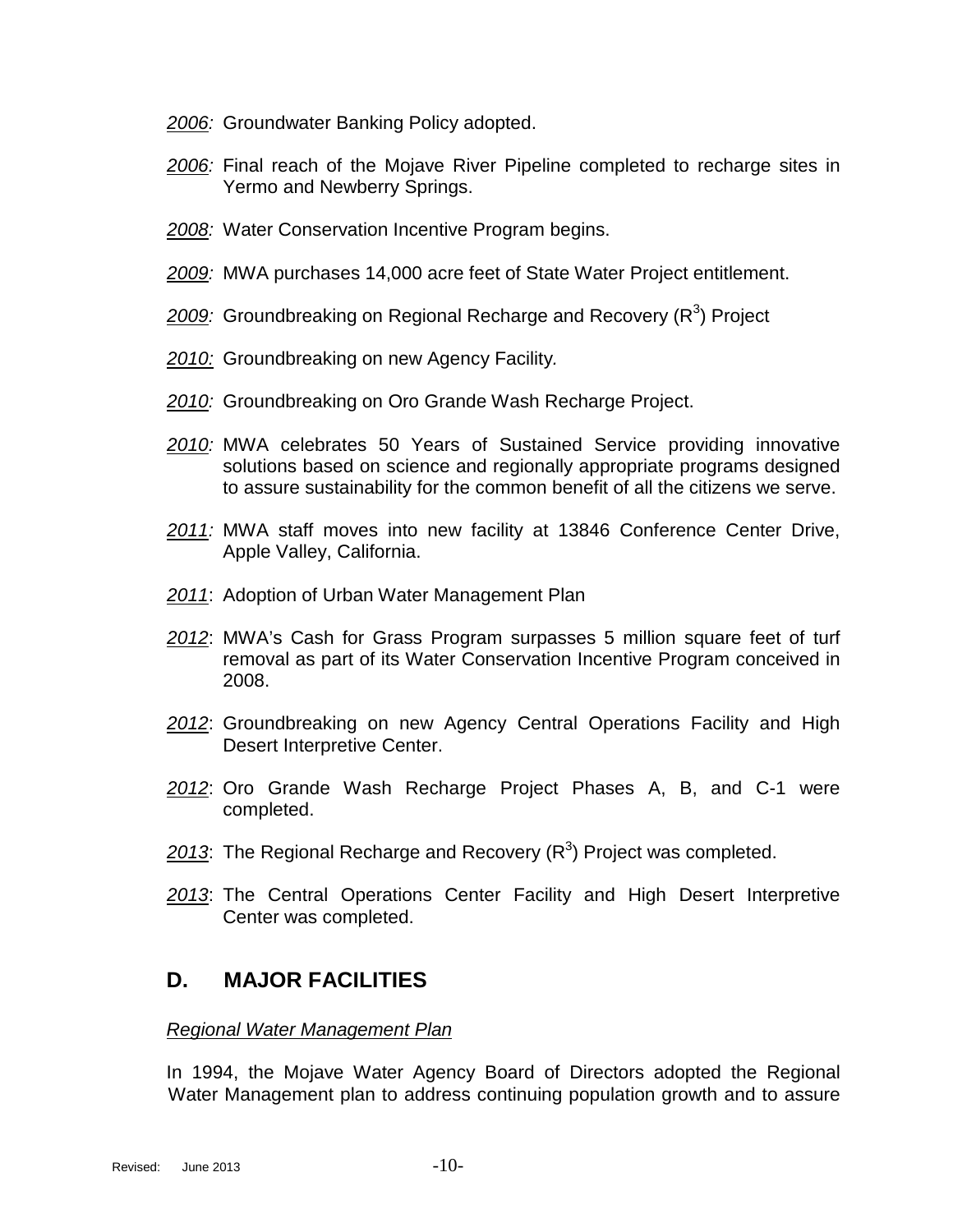sufficient long-term, balances water supplies for the region. As a result of court decisions and changes in California water policy, in May 2002 the Agency embarked on an update of the Plan. The three-phase plan, which is expected to be complete by early 2005, concentrates on increasing availability and reliability of ground and surface water resources into 2020 and beyond. Additionally, it will provide the basis for future State and Federal funding of the region's groundwater management programs.

#### *Mojave River Pipeline Project*

Construction of the Mojave River Pipeline Project began in 1996 to offset growing depletion of native water supplies caused by the region's growth and the overpumping of wells. The pipeline project is over 75 miles in length and includes four groundwater recharge facilities located along the Mojave River at Hodge, Lenwood, Daggett/Yermo, and Newberry Springs, with a total recharge capacity of 45,600 acre-feet. The project includes a total of 48.3 miles of 48-inch diameter pipe; 6.3 miles of 42-inch pipe; 6.4 miles of 36-inch pipe; 5.8 miles of 24-inch pipe, and 8.5 miles of 20-inch pipe. The pipeline, which runs parallel to the Mojave River and serves all communities along the river, will bring water to the basins where it will percolate underground into the aquifers that provide the High Desert's water supply. The Mojave River Pipeline Project was completed in 2006.

#### *Morongo Basin Pipeline and Hi-Desert Extension*

The Morongo Basin Pipeline (MBP) and Hi-Desert Extension, an 80-mile long underground pipeline project which began construction in 1992 and was completed in 1995, benefits nearly 60,000 people and businesses over a 450 square mile area in the Morongo Basin. The Site 3 Recharge Facility and Pipeline Extension were added in 2006, and these projects have played a crucial role in protecting and enhancing precious groundwater resources in the Morongo Basin. The MBP and subsequent extensions deliver water to percolation ponds that act as natural filtration systems as the water seeps back into the ground to recharge the aquifer. These projects became a reality as a result of cooperative efforts between the Mojave Water Agency, the County of San Bernardino Service Area 70, Hi-Desert Water District in Yucca Valley, Joshua Basin Water District in Joshua Tree, and Bighorn-Desert View Water Agency in Landers.

#### *Oro Grande Wash Recharge Project*

The Oro Grande Wash Recharge Project will deliver State Project water to recharge basins in the Oro Grande Wash, west of I-15 and south of Bear Valley Road in Victorville. When complete, the project will recharge up to 8,000 acrefeet per year to support groundwater in the western part of the Alto Subarea. Construction of the project consists of connecting to an existing turnout on the California Aqueduct, moss screen and metering facilities at the turnout, and a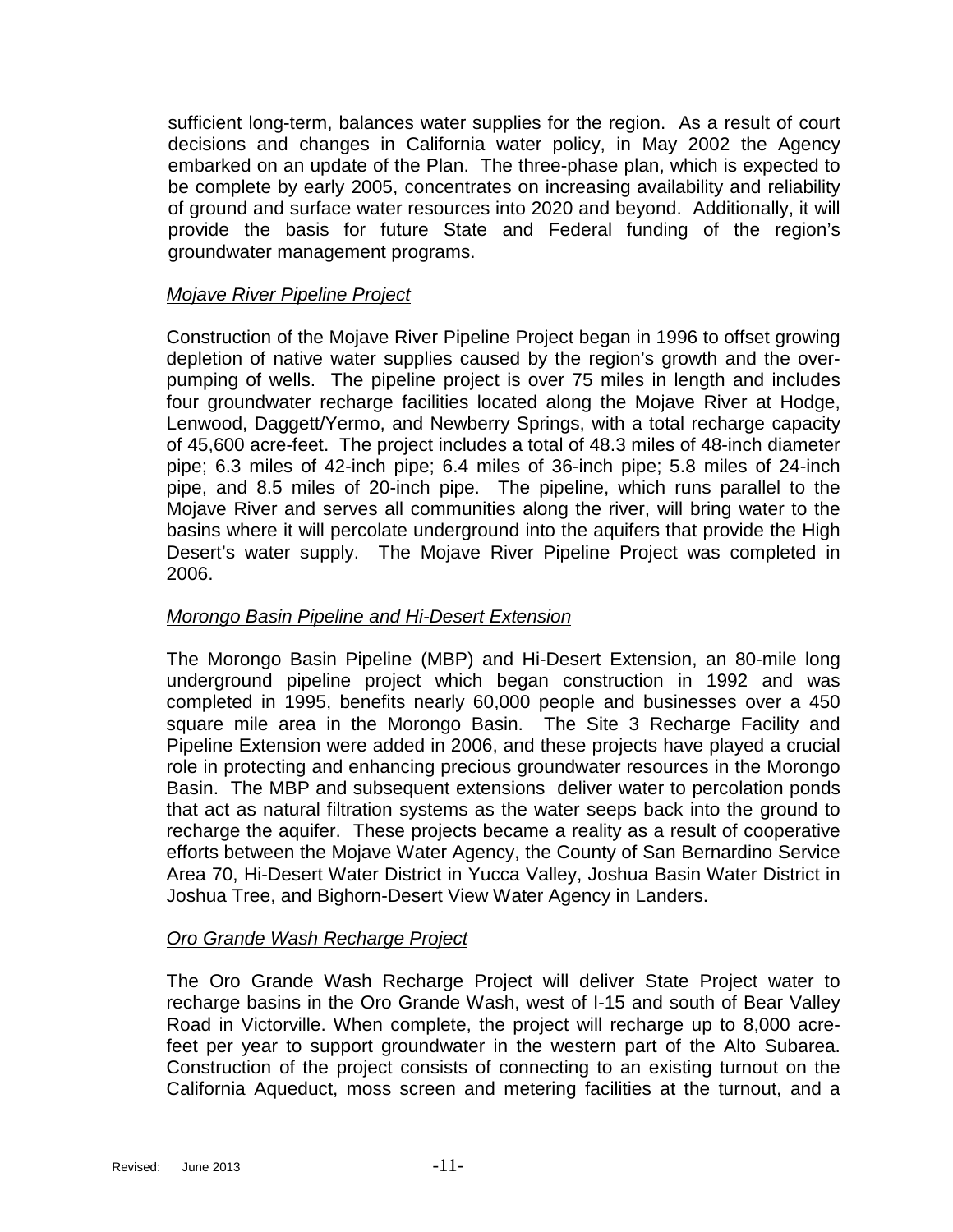conveyance pipeline and outlet in the wash. Recharge facilities will be constructed within a future detention basin being developed by the County of San Bernardino as part of a dual-purpose recharge and flood control detention basin.

#### *Deep Well Project*

In keeping with the Agency's goal of advancing scientific understanding of the region's water resources to support efficient management of those resources, and through a \$250,000 grant from the Department of Water Resources, Mojave Water Agency installed a 1,750-foot deep multi-port well in the Oro Grande Wash near Hesperia. This project allows for the retrieval of geologic sampling at various levels deep into the well shaft, providing valuable information regarding the status of groundwater supply and quality, and allowing the Agency to anticipate supply and distribution needs in the area.

#### *Transition Zone Monitoring Project*

Approximately 14 miles in length, the Transition Zone has been a key stretch of the Mojave River in terms of evaluated water supply needs and conditions of the Mojave River Basin. The area extends from the U.S. Geological Survey Gauging Station at the Lower Narrow downstream to the Helendale fault near Silver Lakes. The Transition Zone has hydrologic properties which are key to the movement of water from the upper Mojave River Basin (Alto Subarea) to the middle Mojave River Basin (Centro Subarea), and it has specific performance functions under the Mojave Basin Area Judgment. The Agency has consequently developed monitoring systems within the Transition Zone, and in 2003 completed a hydrogeologic analysis to assess the potential for recharge in that area. As a result of this technical analysis, in 2004-2005 Mojave Water Agency will be installing monitoring wells in the Transition Zone so as to focus on imported water needs in the upper Mojave River and possible locations for recharge facilities in that region.

#### *Groundwater Monitoring Well Program*

In 2002, the Agency expanded its groundwater monitoring program to ensure a stable and secure water supply. Approximately 140 groundwater monitoring wells have been installed since the 1990's. These wells are frequently monitored to track changes in the underground aquifers. The water is sampled periodically to ensure that there are no new contaminants in local aquifers. This is of particular importance as California water laws regarding detectable arsenic are becoming stricter, making early detection of even the smallest traces of arsenic in groundwater of extreme importance.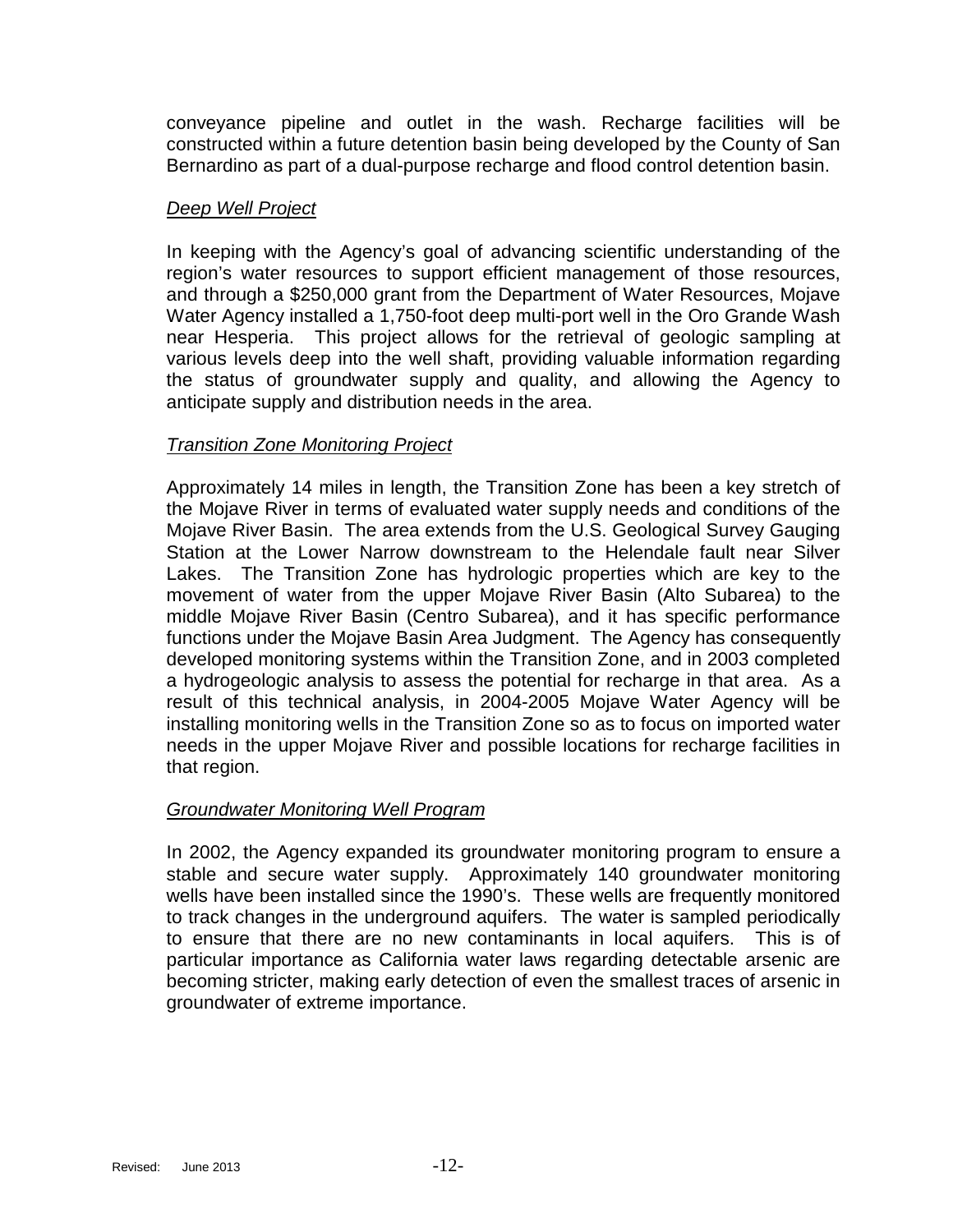#### *Regional Recharge and Recovery Project (R³)*

The Regional Recharge and Recovery Project, known as "R<sup>3</sup>," is a conjunctive use project that will store State Water Project (SWP) water underground in the local aquifer and later recover and distribute the water to local retail water purveyors.  $R<sup>3</sup>$  is part of a comprehensive solution developed by the MWA and the region's stakeholders to ensure a sustainable water supply for the region.  $R<sup>3</sup>$  is an integral part of the Regional Water Management portfolio identified in MWA's 2004 Regional Water Management Plan. The project will deliver SWP water from the California Aqueduct in Hesperia to recharge sites in the floodplain aquifer along the Mojave River in Hesperia and southern Apple Valley. MWA-owned production wells on either side of the Mojave River located immediately downstream of the recharge area will then recover and deliver the stored water through pipelines directly to retail water agencies. This project provides a new source of supply for major water providers in the Mojave Basin and offset their need to continue excessive pumping within the declining regional aquifer system. Water providers that benefit from the  $R<sup>3</sup>$  Project include the Apple Valley Ranchos Water Company, City of Adelanto, City of Hesperia, Golden State Water Company, San Bernardino County Service Area 64 and the Victorville Water District. Phase 1 of the project (15,000 acre-feet per year of supply) was completed in 2013, and was designed to accommodate future capacity expansions up to 40,000 acre-feet per year.

#### *Central Operations Center*

In March, 2010, MWA signed an agreement with the County of San Bernardino whereby the County would provide 44.9 acres of a 74.3 acre parcel along the east side of the Mojave River, south of Rock Springs Road, to MWA to construct the new Central Operations Center. In exchange for, and in lieu of the appraised value of the land, MWA agreed to construct the San Bernardino County Museum High Desert Interpretive Center, and enter into a cooperative agreement whereby the MWA will provide access to the conference room for public presentations. This location is ideal, since it is strategically located with direct access to the Mojave River allowing MWA Operations staff to enter and exit the river to construct and maintain recharge facilities. The new Operations Center includes a 5,100 square foot administration building and a 3,600 square foot high-bay warehouse. Construction of the Operations Center was completed in 2013.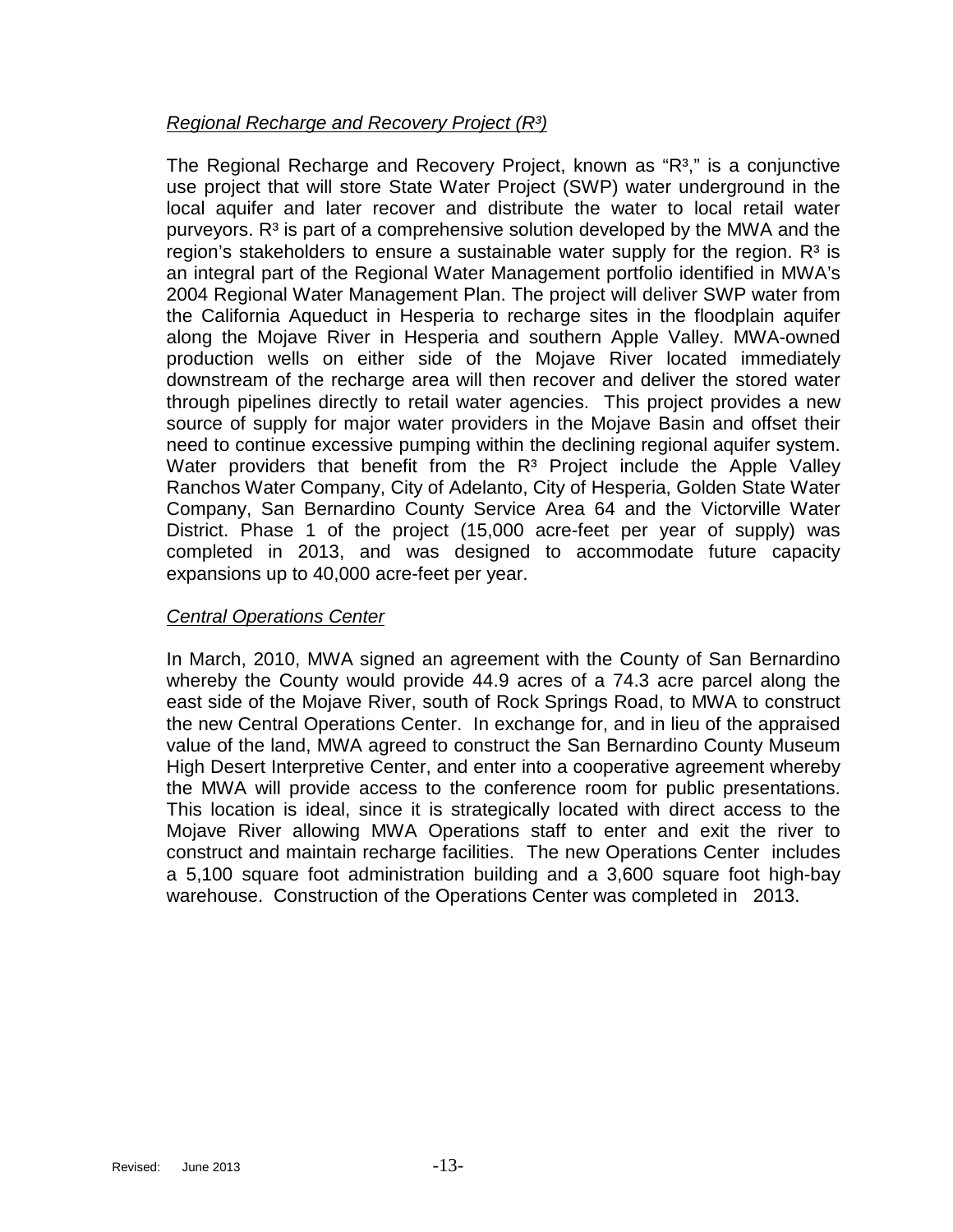#### <span id="page-13-0"></span>**E. DEPARTMENT OVERVIEW/FUNCTION**

Administration: This division handles the Agency's finances, personnel, record keeping, public information, and other similar functions.

Operations and Maintenance: This department is in charge of engineering and infrastructure, as well as water distribution, storage, water transfers and exchanges, and other resource management requirements.

Water Resources: This department tracks and manages the Agency's various water resource, production, and conservation efforts.

Watermaster: This division oversees the adjudication settlement that controls how much and when water may be pumped from High Desert aquifers.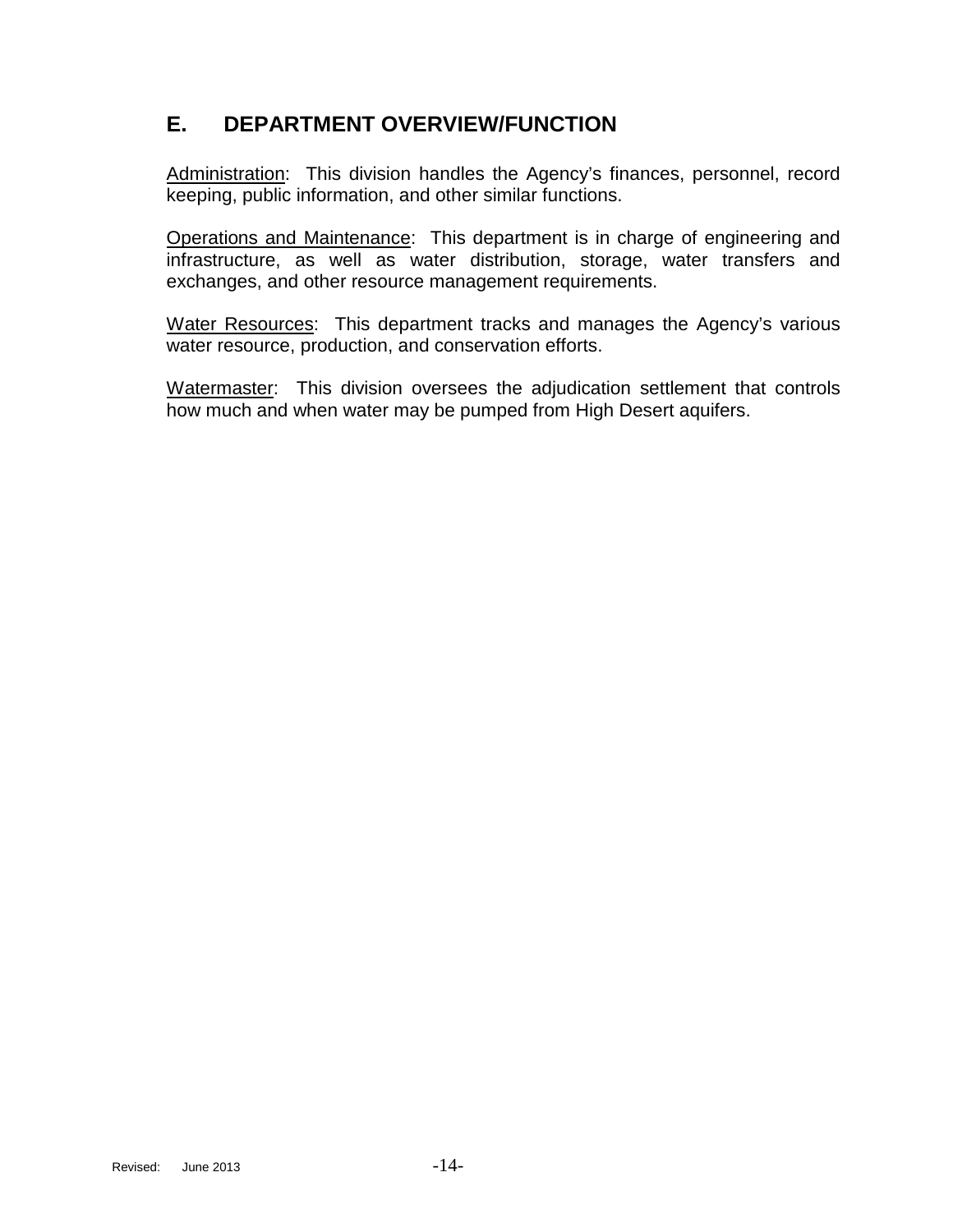### <span id="page-14-0"></span>*III. BOARD OF DIRECTORS – ROLE AND RESPONSIBILITIES*

Board members are obligated to uphold the Constitution of the United States and the Constitution of the State of California, and to comply with the applicable laws regulating their conduct, including conflict of interest, financial disclosure, and open government meeting laws. Board members will strive to work in cooperation with other public officials unless prohibited from doing so by law or officially recognized confidentiality of their work.

#### <span id="page-14-2"></span><span id="page-14-1"></span>**A. BOARD MEMBER ORIENTATION**

#### 1. Orientation

New Board members will be invited by the General Manager to attend an Agency orientation, which will include an overview of the Agency, a tour of each department and its function within the Agency, and a tour of Agency facilities. This is to occur within 60 days of the Board member being sworn as an officer of the Agency, which occurs generally on the date of the first Board meeting in December of the election year.

#### <span id="page-14-3"></span>2. Compensation and Expense Reimbursement

Each Board member is entitled to receive compensation for travel, mileage, meetings, etc. attended on behalf of the Agency. For more information, please see the Board Compensation, Reimbursement and Ethics Training Policy in Section IV. It is important to note that the Board Compensation, Reimbursement and Ethics Training Policy is a Board approved policy separate from this policy, and is subject to amendment or modification, or may be superseded from time to time.

**In connection with all issues arising out of compensation and expenses, it is appropriate that elected directors pose this series of questions:**

- *Does the law allow me to use public resources in this manner?*
- *How does this particular expenditure benefit the publics' interest as opposed to my own personal interest?*
- *What is my motivation for an expense a desire to personally curry favor with the would-be beneficiary of an expense?*
- *How would I feel if a particular expenditure were reported in the local newspaper? How about a political hit piece?*
- *How would my next-door neighbor feel about my spending his or her tax dollars this way? Would they feel resentful?*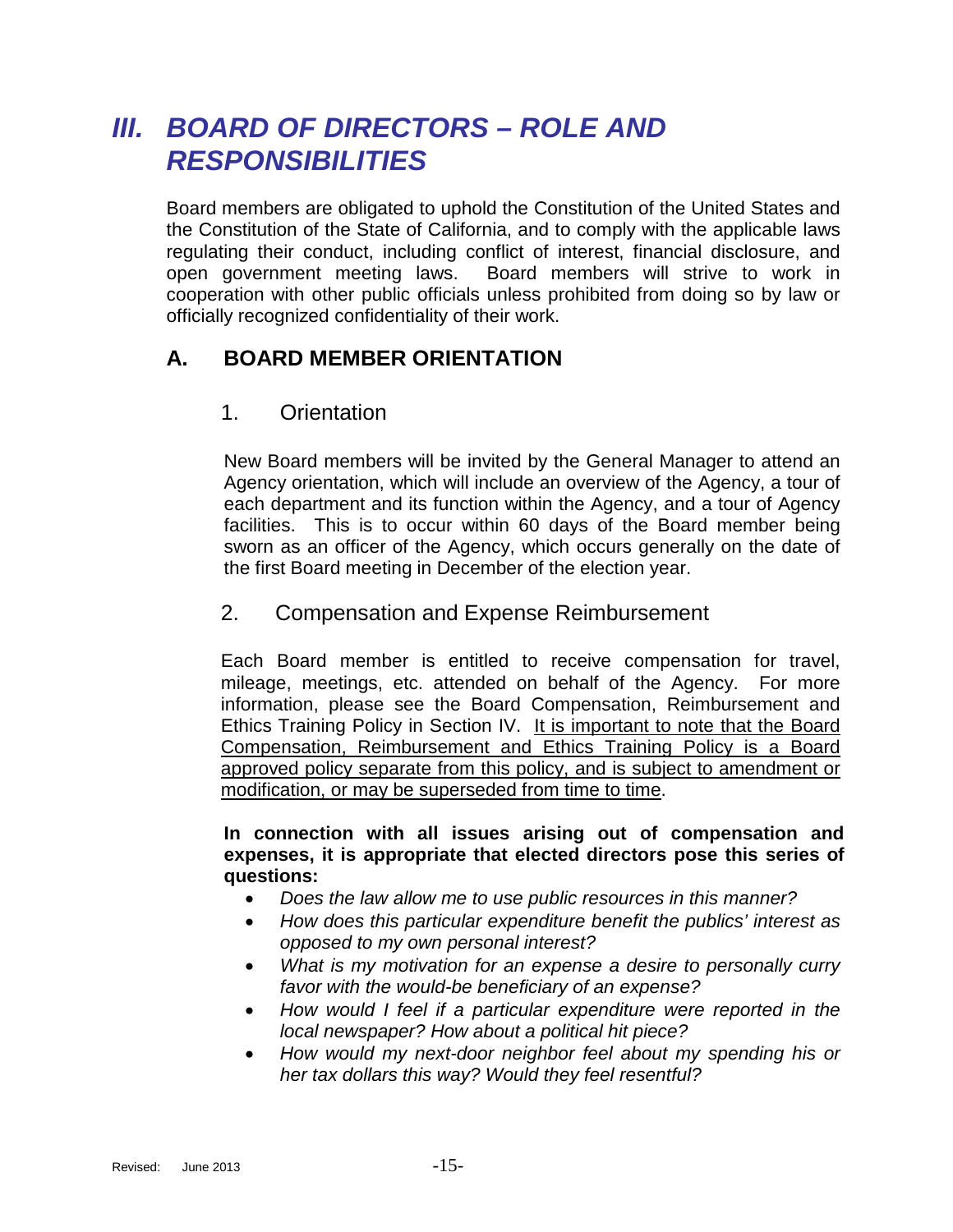• *Am I making a spending decision out of a sense of reward or entitlement?*

#### <span id="page-15-0"></span>3. Fair Political Practice Commission Forms

*\*\*\*It is important to note that the filing officer (Executive Assistant to the General Manager) must permit any member of the public to inspect and/or be provided a copy of any FPPC form filed by any Board member or staff member upon request and completion of an Agency Public Information Request form.* 

#### Form 700 (Statement of Economic Interest)

Form 700 is a public document that must be filed by Agency staff each year on April 1 with the San Bernardino County Clerk of the Board of Supervisors. Form 700 provides a mechanism for the Board member to mandatorily report investments, business positions in business entities, real property, and income from sources that are located or doing business within the Agency's jurisdiction for the prior calendar year. Gifts of any type, regardless of source, are reportable regardless of the jurisdiction. Details regarding filing tips and specifics as to the types of expenses that must be disclosed on each statement are included with each Form 700. Form 700 will be provided to each Board member by Agency staff as soon as the most updated version is available from the FPPC, which is generally by no later than the end of January. Form 700 and all statements are also available by accessing the Fair Political Practices Commission (FPPC) website at [www.fppc.ca.gov.](http://www.fppc.ca.gov/) An interactive version for ease of completion by computer is also available at that site.

Agency staff will provide a workshop regarding conflict of interest issues and an update of the Brown Act annually at the second Board meeting in February in odd-numbered years. This will provide the Board of Directors an opportunity to be advised of the most recent changes and updates in reporting requirements in advance of the April 1 due date. The Board may also refer to the Conflict of Interest Code ), a copy of which is included in Section IV of this policy. It is important to note that the Conflict of Interest Code is a Board approved policy separate from this policy, and it is subject to amendment or modification, or may be superseded from time to time. For specific assistance with completion of Form 700 and its accompanying statements or in determining disclosure requirements, one may access the FPPC website at [www.fppc.ca.gov,](http://www.fppc.ca.gov/) or contact the FPPC Help Line at 1-866-275-3772.

\*\*\*Exception: New Board members having filed a Form 700 "assuming office" statement in December of the year in which that individual was elected is not required to complete another Form 700 for that year;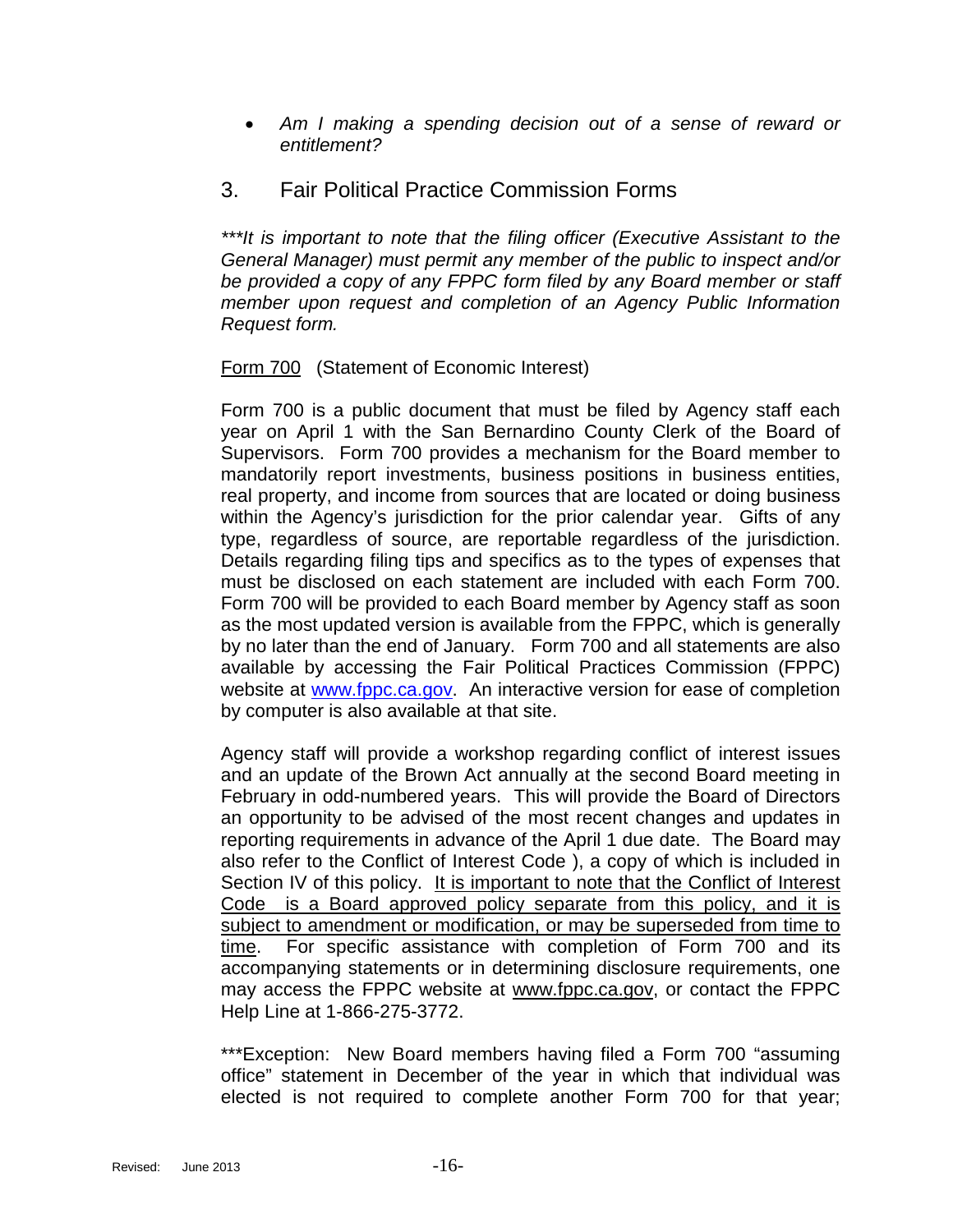however, when such individuals complete a Form 700 for the *next* reporting year, that individual will file Form 700 from the date the office was assumed (generally the date of the first Board meeting in December of the year in which the election occurred) through the end of the reporting year.

#### Form 470 (Officeholder and Candidate Campaign Statement)

The reporting period for Form 470 is January 1 through December 31 of the prior year. Form 470 must be filed by July 31 each year, but must *not* be filed or executed prior to the closing date of June 30. Form 470 is for use by officeholders and candidates who:

- do not have a controlled committee
- do not anticipate receiving contributions totaling \$1,000 or more during the calendar year; and
- do not anticipate spending \$1,000 or more during the calendar year

Form 470 is generally routed directly to the officeholder at their home address; however, Agency staff will be pleased to assist Board members with timely filing of the form with the County of San Bernardino Clerk of the Board of Supervisors on the Board members' behalf.

#### Form 470 Supplement (Officeholder and Candidate Campaign Statement)

The supplement to Form 470 is used when the officeholder or candidate has filed Form 470 in connection with an election and subsequent to that filing receives contributions (including monetary and non-monetary contributions, loans, and the candidate's personal funds) totaling \$1,000 or more prior to the election.

Notification via the Form 470 supplement must be sent within 48 hours of receiving contributions totaling \$1,000 or more or when making expenditures totaling \$1,000 or more. Notification must include the name and address of the candidate, the elective office, and the date of election for which the Form 470 was filed, and the date contributions or expenditures totaling \$1,000 or more were received or made.

#### Form 460 (Recipient Committee Statement)

All filing requirements for Form 470 as identified above apply to Form 460 as well. Form 460 is for use by officeholders and candidates who:

• have a controlled committee or who have raised or spent \$1,000 or more, or who anticipate raising \$1,000 or more during the calendar year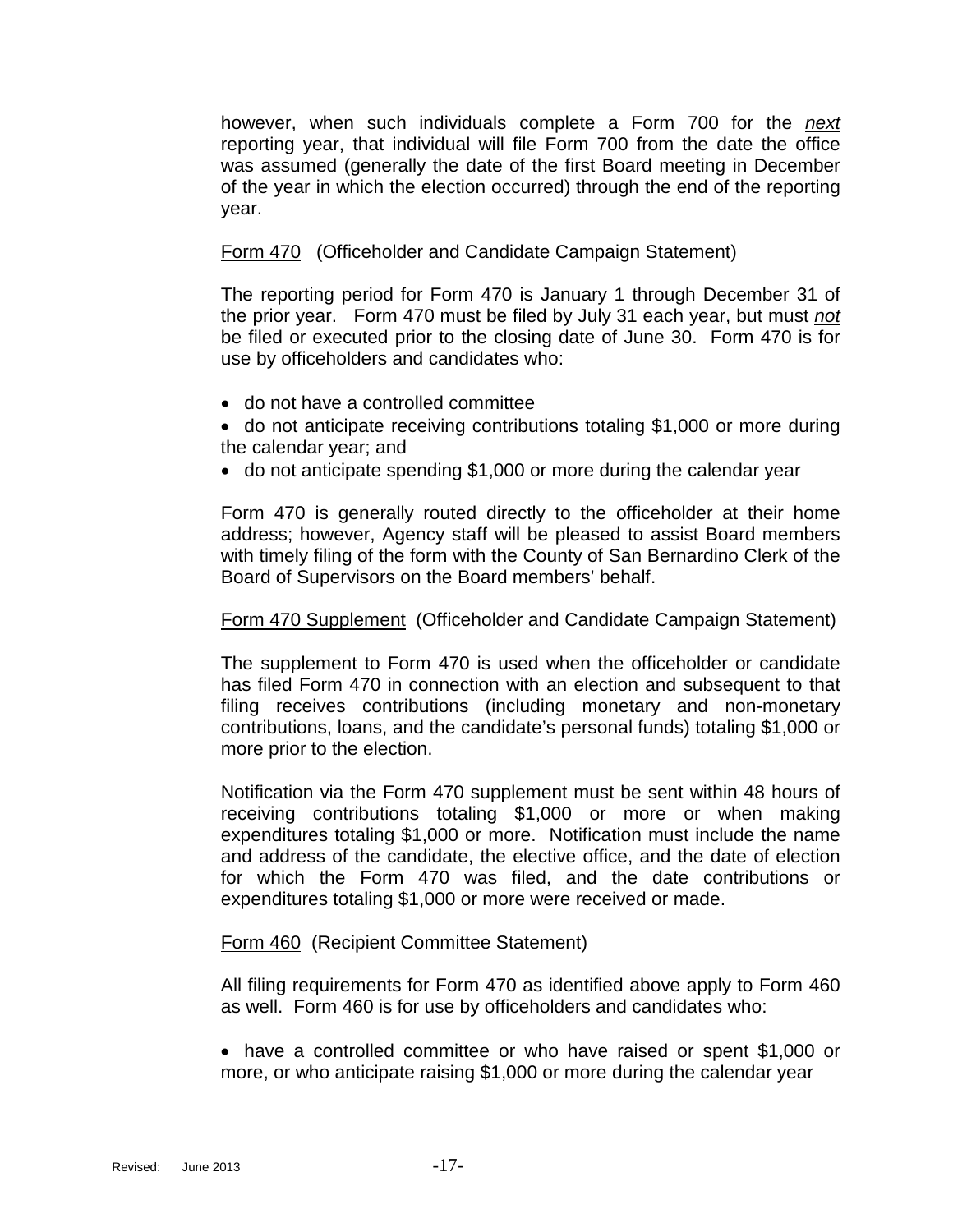Late filing of any FPPC form following the deadline date subjects the *filing individual to a mandatory \$10 per day fine, not to exceed \$100. Agency staff will be diligent in assisting all Board members and staff members in order to assure a timely filing; however, ultimate responsibility for timely filing is the responsibility of the filing party***.** 

#### <span id="page-17-0"></span>**B. RESPONSIBILITIES**

The primary responsibilities of the Board of Directors include:

- defining Agency goals and objectives
- **act as custodian of Agency property and resources**
- act as managers of entitlement allocation of water delivered through the State Water Project
- **Exercise Entity Agency policies**
- **F** review all Agency operations
- **direct development of management plans**
- communicate with Agency stakeholders and the general public
- employ the General Manager, who shall implement the goals, plans and policies established by the Board of Directors
- appointment of the Agency legal counsel and auditor

<span id="page-17-1"></span>Policies that supplement obligations of the Agency as set forth in the law are established by ordinances, resolutions, or motions passed by the Board of Directors.

#### 1. Continuing Education

Continuing education for the Board of Directors is anticipated and encouraged so that all Board members are up-to-date on the water industry and the many changes that consistently occur within the industry.

Conventions and seminars are held throughout the year, including those scheduled through the Association of California Water Agencies, California Special Districts Association, Special Districts Institute, etc. The Board members will receive notification of upcoming events through mail delivered to the Agency. Directors are encouraged to notify the General Manager's office of their desire to attend a conference as soon as possible so that the request can be agendized for consideration and approval by the Board of Directors at a regularly scheduled Board meeting. Once approved, designated Agency staff will handle arrangements for registration, air travel if applicable, lodging, etc. Details regarding reimbursable expenses are addressed in the Board of Directors Expense Reimbursement Policy, which is a Board approved policy separate from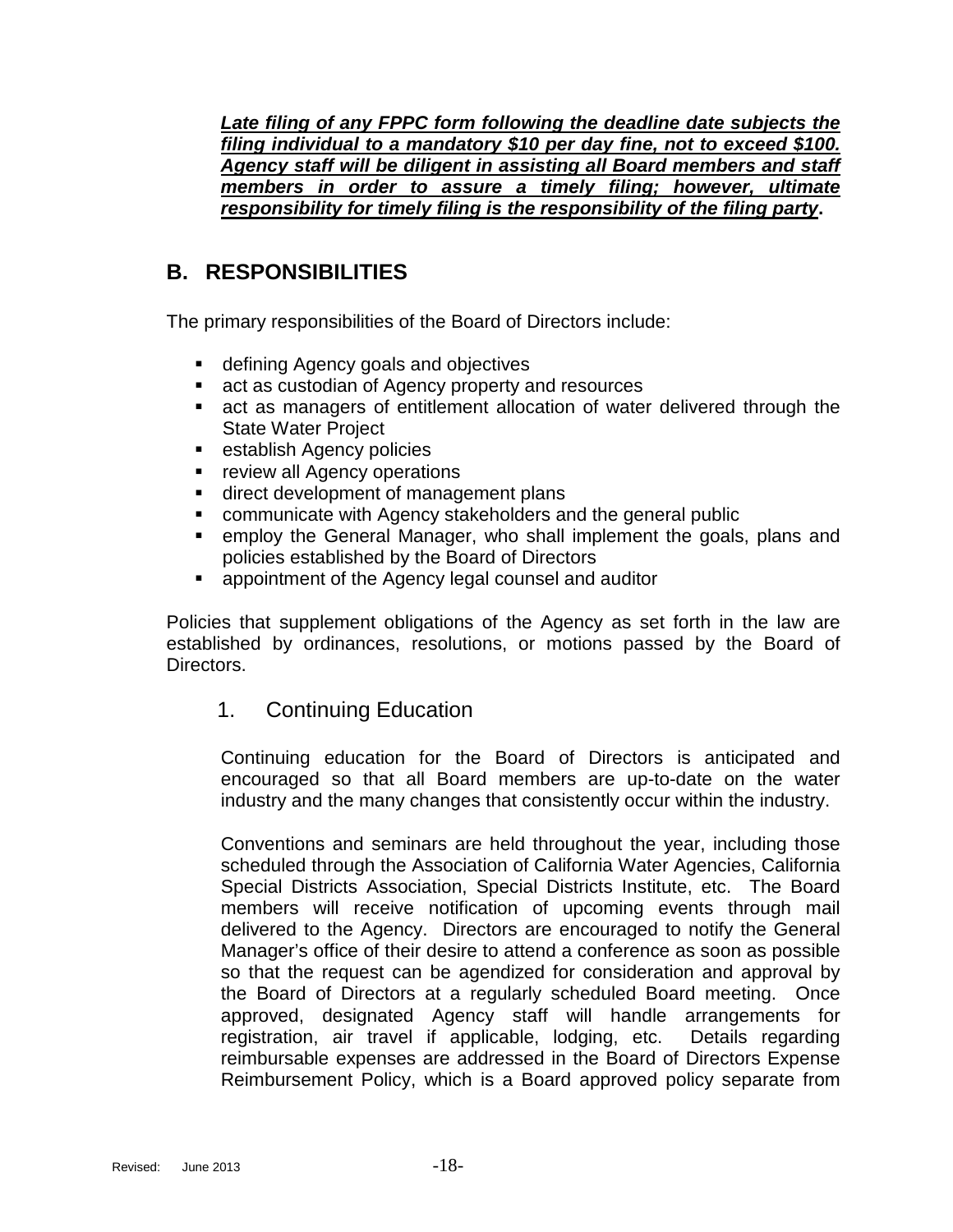this policy, and it is subject to amendment or modification, or may be superseded from time to time.

Reasonable expenses incurred with attendance at seminars, retreats and conferences will be reimbursed upon completion of an expense reimbursement form, which is available through the Agency's accounting department.

#### <span id="page-18-1"></span><span id="page-18-0"></span>*C. POWERS AND DUTIES*

#### 1. Board of Directors

The Board of Directors shall have and exercise all powers and responsibilities of the Mojave Water Agency as directed by State law. The Board shall have the following powers and duties.

- a) To establish and enforce all policies, rules and regulations necessary for the administration, governance, protection and maintenance of the Mojave Water Agency facilities.
- b) To appoint a General Manager who will be responsible for the management of all operations and affairs of the Agency, and to define the qualifications, powers and duties of such appointee, and evaluate performance.
- c) To appoint the Agency's legal counsel.
- d) To appoint the Agency's auditor. The auditor shall be evaluated on an annual basis and rotated at least every five years.
- e) To delegate certain powers to the General Manager in the operation of Agency affairs.
- f) To do any and all acts and things legally necessary to carry out the mission of the Mojave Water Agency.

#### <span id="page-18-2"></span>2. Officers

The officers of the Board, as dictated by Mojave Water Agency Act, shall consist of a President, Vice President, Secretary and Treasurer. Any changes to the current positions or addition of other officer positions will require an amendment to the Mojave Water Agency Act.

#### President

The Board of Directors shall elect one of the Directors to act as Board President. If at any time the Board President shall be unable to serve in that capacity, the Vice President shall act in his or her place. If the Vice President shall also be unable to act, the Board may appoint another member of the Board to do so, and such person shall be vested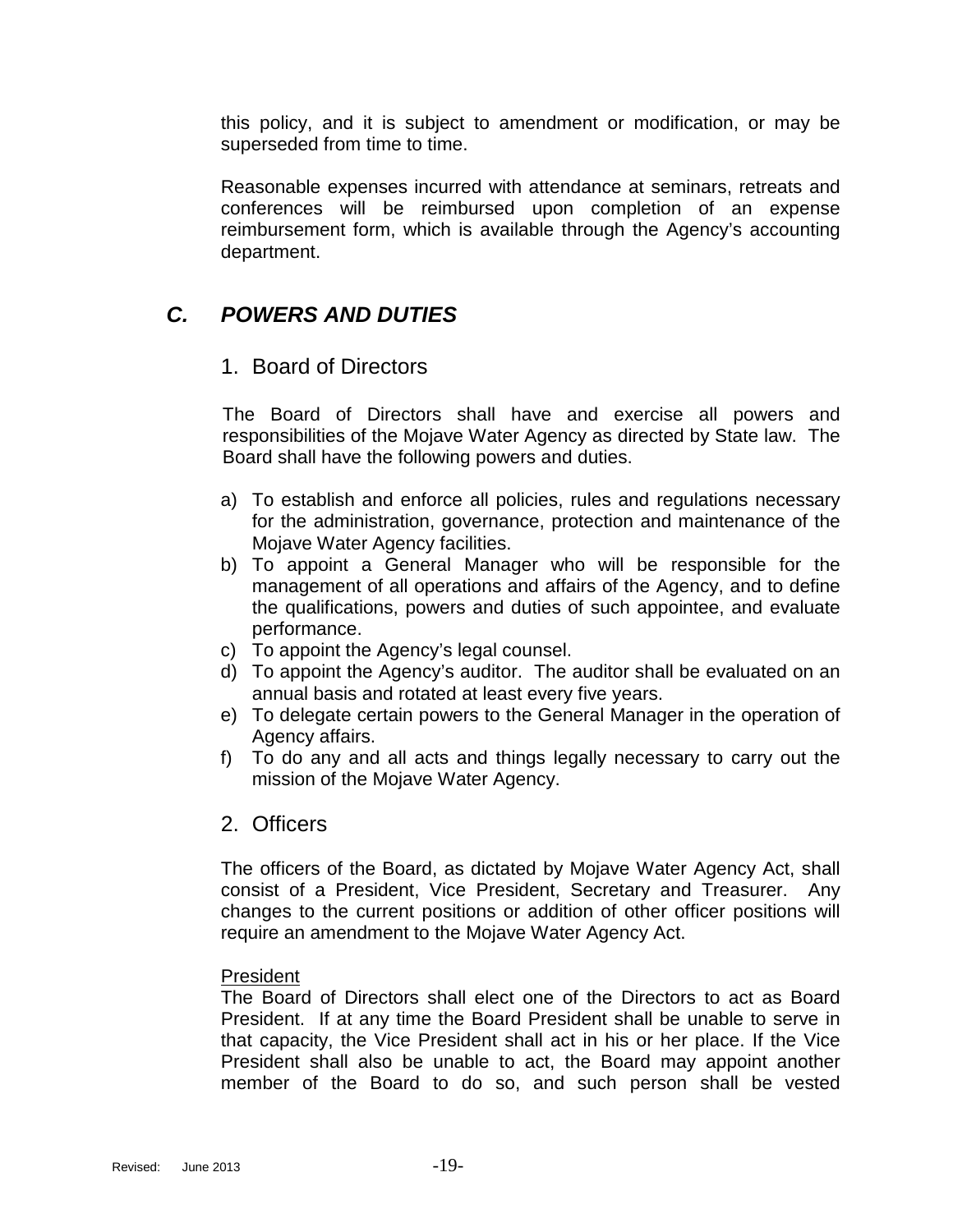temporarily with all the authority and responsibilities of the office of Board President.

The Board President, or member of the Board acting as such as above noted, shall:

- a) Preside over all meetings of the Board.
- b) Appoint members to serve on all standing and ad hoc committees of the Board, the definitions of which are available in Section III.H.4.f. and III.H.4.g., respectively.
- c) Sign as Board President on the Agency's behalf all instruments in which the Board President has been specifically authorized by the Board to sign.
- d) Subject to the advice and control of the Board, have general responsibility for making sure a General Manager is in place during the President's term of office.

#### Vice President

The Vice President shall, in the event of death, absence, or other inability of the Board President, fulfill the duties of the President, and exercise all the powers and perform all of the duties herein given to the Board President. The Vice President shall have such other powers and perform such other duties as may be prescribed from time to time by the Board.

#### **Secretary**

The Secretary shall keep, or cause to be kept, accurate and complete minutes of all meetings of the Board, attend to all correspondence of the Board, and perform such other duties as ordinarily pertain to his or her office or as may be prescribed from time to time by the Board.

#### **Treasurer**

The Treasurer duties shall be to ascertain that all receipts are deposited and disbursements made in accordance with the direction of the Board and within the Agency's policies. The Treasurer shall have such other powers and perform such other duties as may be prescribed from time to time by the Board. The Treasurer will assure that financial records and reports are maintained in accordance with Board policies. The Treasurer will also serve as a member of the Personnel, Finance and Public Information Committee.

#### <span id="page-19-1"></span><span id="page-19-0"></span>*D. DEFINITIONS*

#### 1. Number of Board Members and Qualifications

As prescribed by the Mojave Water Agency Act, the Board of Directors shall consist of seven (7) members, with each Director representing one of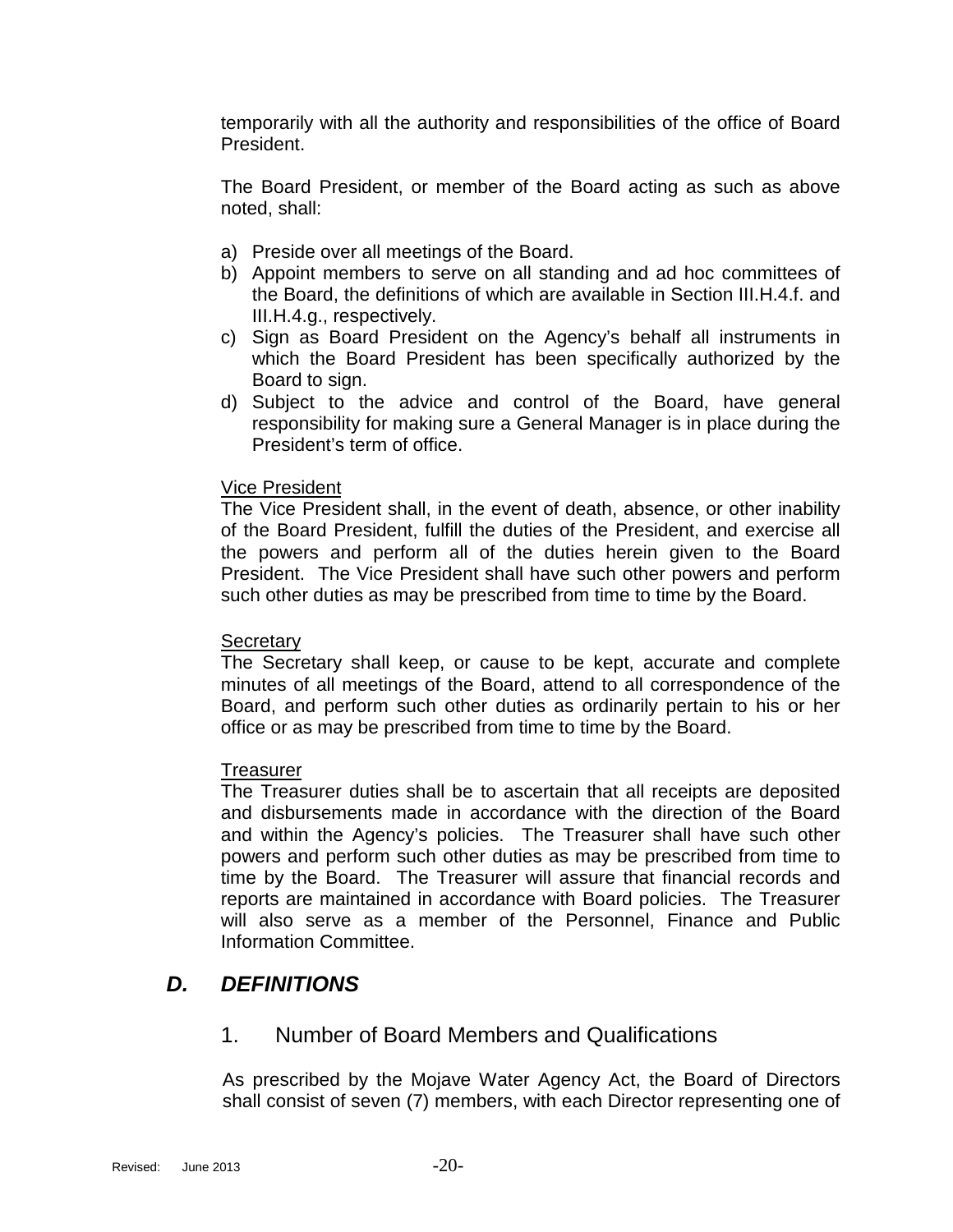each of the seven (7) divisions within the Mojave Water Agency service area. A Director must be a registered voter residing within their respective division.

#### <span id="page-20-0"></span>2. Elections and Term of Office

A Director shall be elected for a term of four years, or until his or her successor is elected and qualified. The election of a Director shall be consolidated with the county-wide election and shall be held in each evennumbered year. The terms of Directors shall be staggered such that the election for Divisions 1, 3, 5 and 7 will be held in one year, and the election for Divisions 2, 4 and 6 will be held two years thereafter.

#### <span id="page-20-1"></span>3. Vacancies

Any vacancy on the Board may be filled by appointment by the remaining members of the Board. Any person appointed to fill such vacancy must reside within the division where the vacancy has occurred and shall hold office for such term and under such conditions as specified by California Water Code Appendix Section 97-4.

#### <span id="page-20-2"></span>4. Attendance

All Directors shall notify the Board President or designee not later than 24 hours prior to any Board of Directors meeting if they do not plan to attend the meeting. For standing committees, notification should be given to the committee chair not later than 24 hours prior to the meeting.

#### <span id="page-20-3"></span>5. Terminology

Agenda item: This relates to a report prepared by Agency staff for meeting agenda packets that provides detail regarding an agendized item, including staff's recommendation, background information and fiscal impact.

Motion: A formal suggestion made in any meeting of the legislative body. In order for discussion to ensue on a subject on which a motion was made, another member of the legislative body must offer a second to that motion.

Ordinance: A rule or law made by the legislative body.

Resolution: A formal action by the legislative body for adoption of a policy or as a means of support of a cause.

Following are water-related terms one may find useful in dealing with dayto-day matters involving the Agency: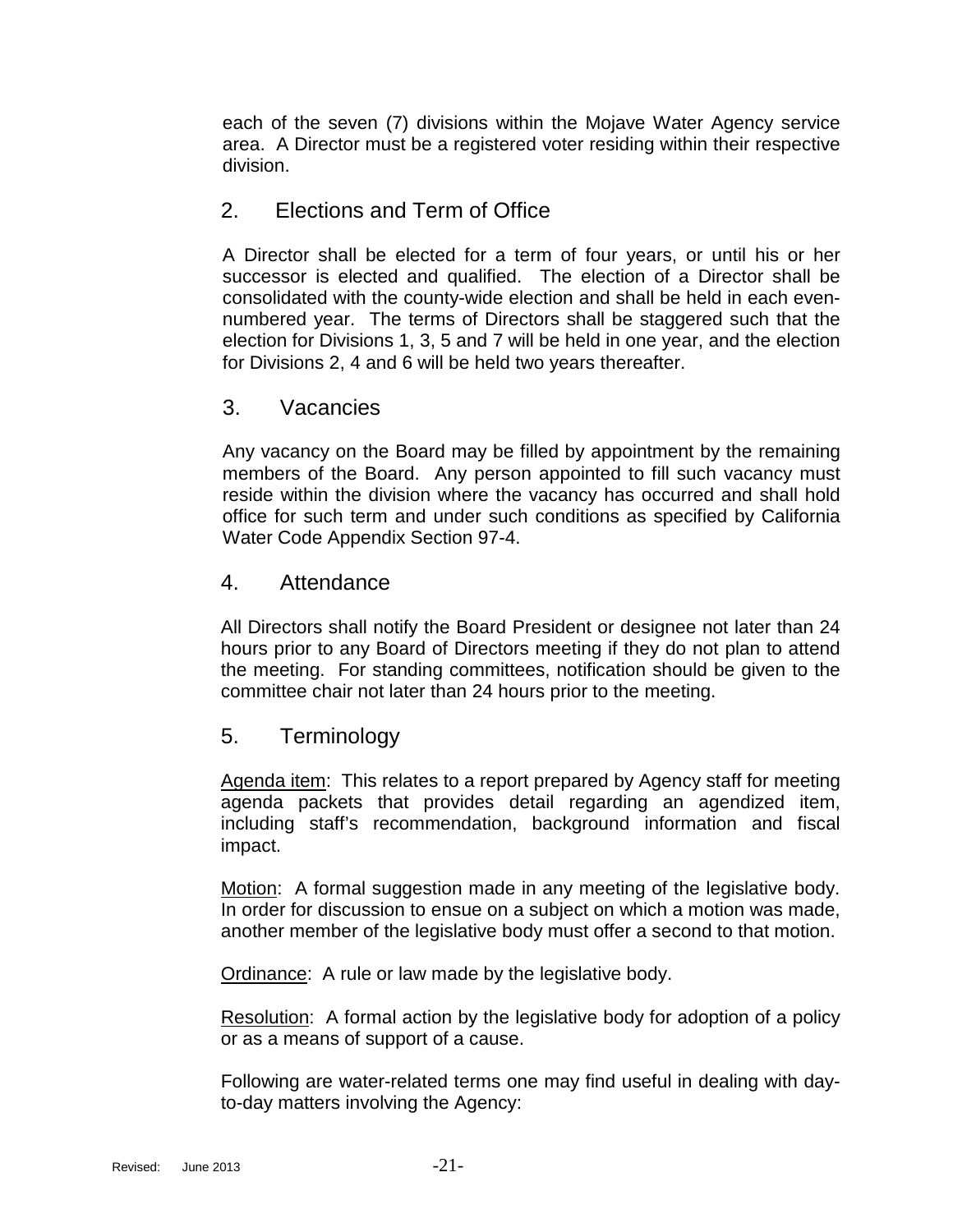**Acre-foot:** The volume of water necessary to cover one acre to a depth of one foot. An acre-foot is equal to 43,560 cubic feet or 325,851 gallons.

**Adjudication:** A judicial process to determine the extent and priority of the rights of all persons to use water in a river system.

**Aquifer:** An underground geological formation or structure that stores and/or transmits water.

**Base flow:** The amount of water in a surface stream that comes from underground sources rather than above ground sources such as rainfall and runoffs.

**Conjunctive Use:** The planned use of both groundwater and surface water in an overall management system to optimize total water resources.

**Conservation:** The management of water resources so as to eliminate waste or maximize efficiency of use.

**Consumptive use:** A use that makes water unavailable for other uses, usually by permanently removing it from local surface or groundwater storage as the result of evaporation and/or transpiration.

**Discharge:** The volume of water that passes a given location within a given period of time.

**Drainage basin:** Land area where precipitation runs off into streams, rivers, lakes and reservoirs.

**Evaporation:** The process of liquid water becoming water vapor, including vaporization from water surfaces and land surfaces, but not from leaf surfaces.

**Excess capacity:** Unused capacity to deliver water in a system of canals and reservoirs.

**Export:** Water physically conveyed out of an area.

**Ground water:** The supply of fresh water found beneath the Earth's surface, usually in aquifers, which supplies wells and springs.

**Ground water basin:** A groundwater reservoir defined by the overlying land surface and the underlying aquifers that contain water stored in the reservoir.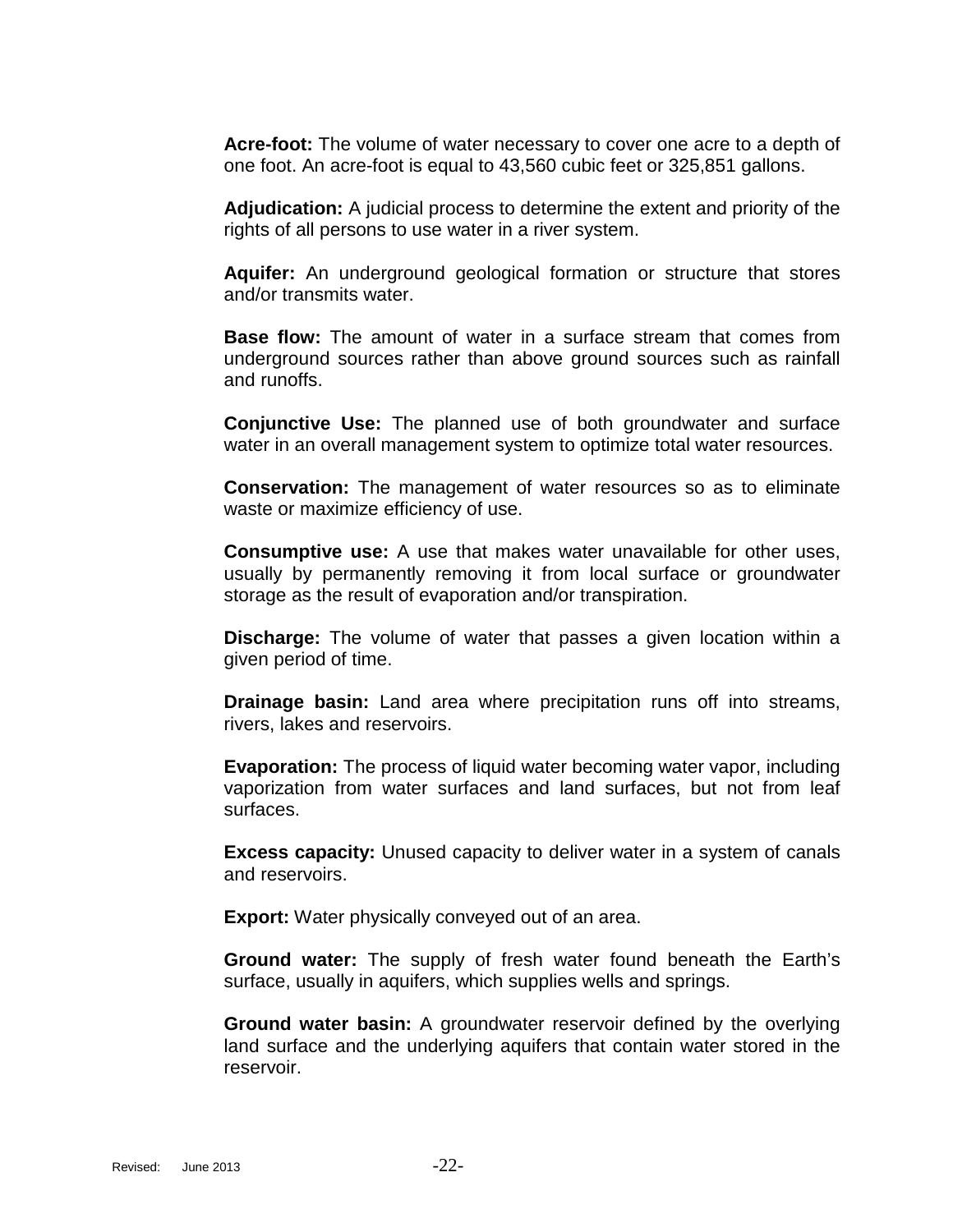**Ground water table:** The upper surface of the zone of saturation

**Infiltration:** Flow of water through the ground surface into the subsurface.

**Injection well:** A well used for injecting water or other fluid into a ground water aquifer.

**Interrupted flow:** Water flowing alternately on the channel surface in some stream stretches and disappearing underground in others.

**Monitoring flow:** A non-pumping well used for drawing water quality samples.

**Perched water table:** A relatively small groundwater body lying above the general ground water body.

**Percolation:** The downward movement of water through the soil to the ground water table.

**Permeability:** The ability of a material to transmit water through its pores when subjected to pressure.

**Potable water:** Water of a quality suitable for drinking.

**Riparian:** Of, or pertaining to, rivers and their banks.

**Stream reach:** A specific portion of the length of a stream.

**Stream flow:** The discharge that occurs in a natural channel.

**Subsidence:** Downward movement of the land surface associated with groundwater pumping, especially where such pumping exceeds safe yield and the water table has dropped.

**Subsurface water:** All water below the land surface, including groundwater.

**Transpiration:** Water used by plants.

**Water demand:** The amount of water used over a period of time at a given price.

**Water quality:** The physical, chemical and biological characteristics of water and how they relate to a particular beneficial use.

**Water table:** The top level of water stored underground.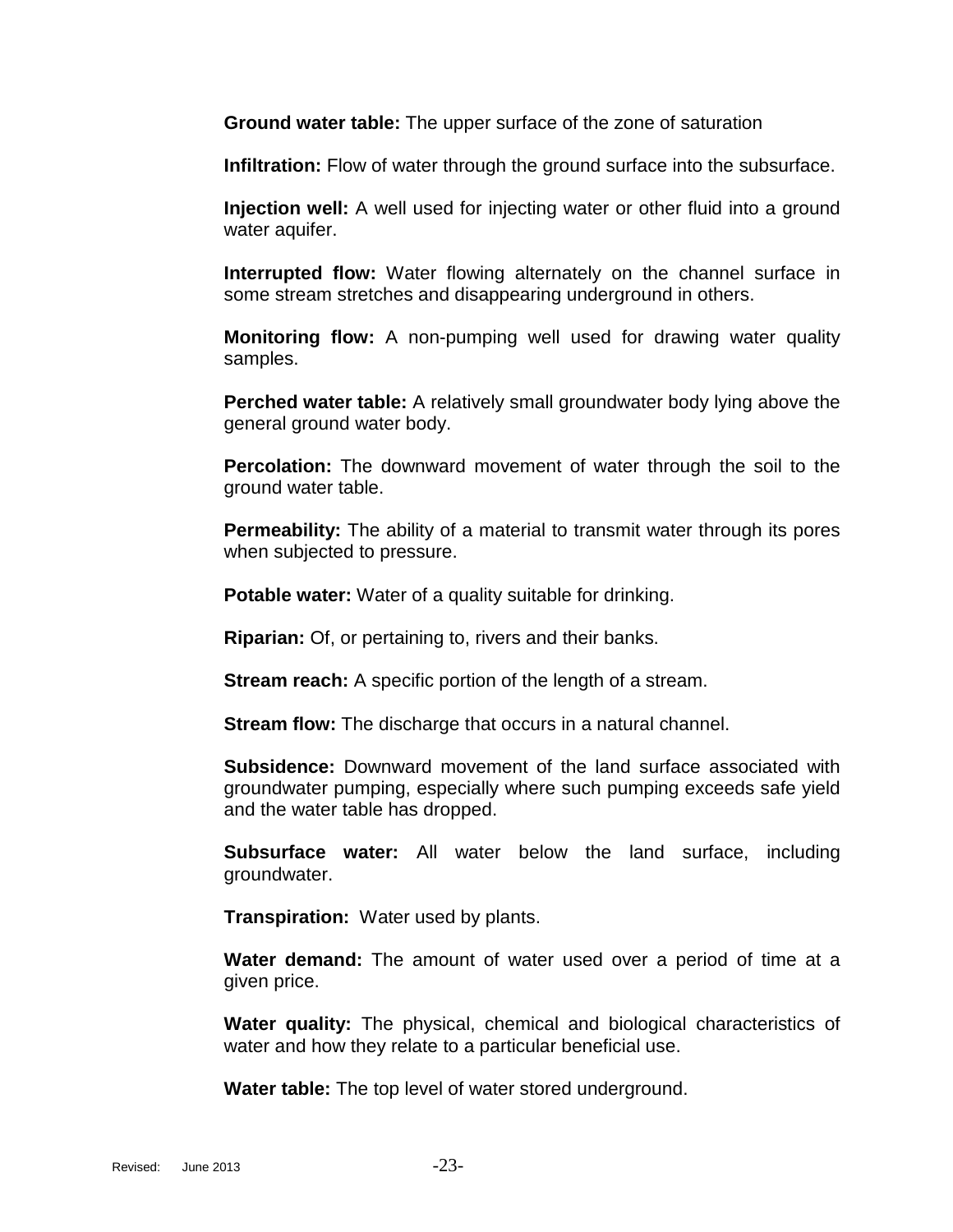**Water transfer:** A legal change in a water right reflecting some combination of a change in ownership, point of diversion and place of use.

**Watershed:** That surface area that contributes to the drainage or catchment area above a specific point on a stream or river.

#### <span id="page-23-1"></span><span id="page-23-0"></span>**E. CONDUCT AND ETHICS**

#### 1. Fair and Equal Treatment

Board members, in the performance of their official duties and responsibilities, will not discriminate against or harass any person on the basis of race, religion, color, creed, age, marital status, national origin, ancestry, gender, sexual orientation, medical condition or disability. A Board member will not grant any special consideration, treatment or advantage to any person or group beyond that which is available to every other person or group in similar circumstances, except as prescribed by law.

#### <span id="page-23-2"></span>2. Use of Agency Property and Resources

Except as specifically authorized, a Board member will not use or permit the use of Agency-owned vehicles, equipment, telephones, materials or property for personal benefit or profit. A Board member will not ask or require an Agency employee to perform services for the personal benefit or profit of a Board member or employee.

#### <span id="page-23-3"></span>3. Use of Confidential Information

A Director is not authorized, without approval of the Board of Directors, to disclose information that qualifies as confidential information under applicable provisions of law to a person not authorized to receive it, that (1) has been received for, or during, a closed session meeting of the Board, (2) is protected from disclosure under the attorney/client or other evidentiary privilege, or (3) is not required to be disclosed under the California Public Records Act.

This section does not prohibit any of the following:

1) making a confidential inquiry or complaint to a District Attorney or Grand Jury concerning a perceived violation of law, including disclosing facts to a district attorney or grand jury that are necessary to establish the alleged illegality of an action taken by the Agency, an elected official or employee.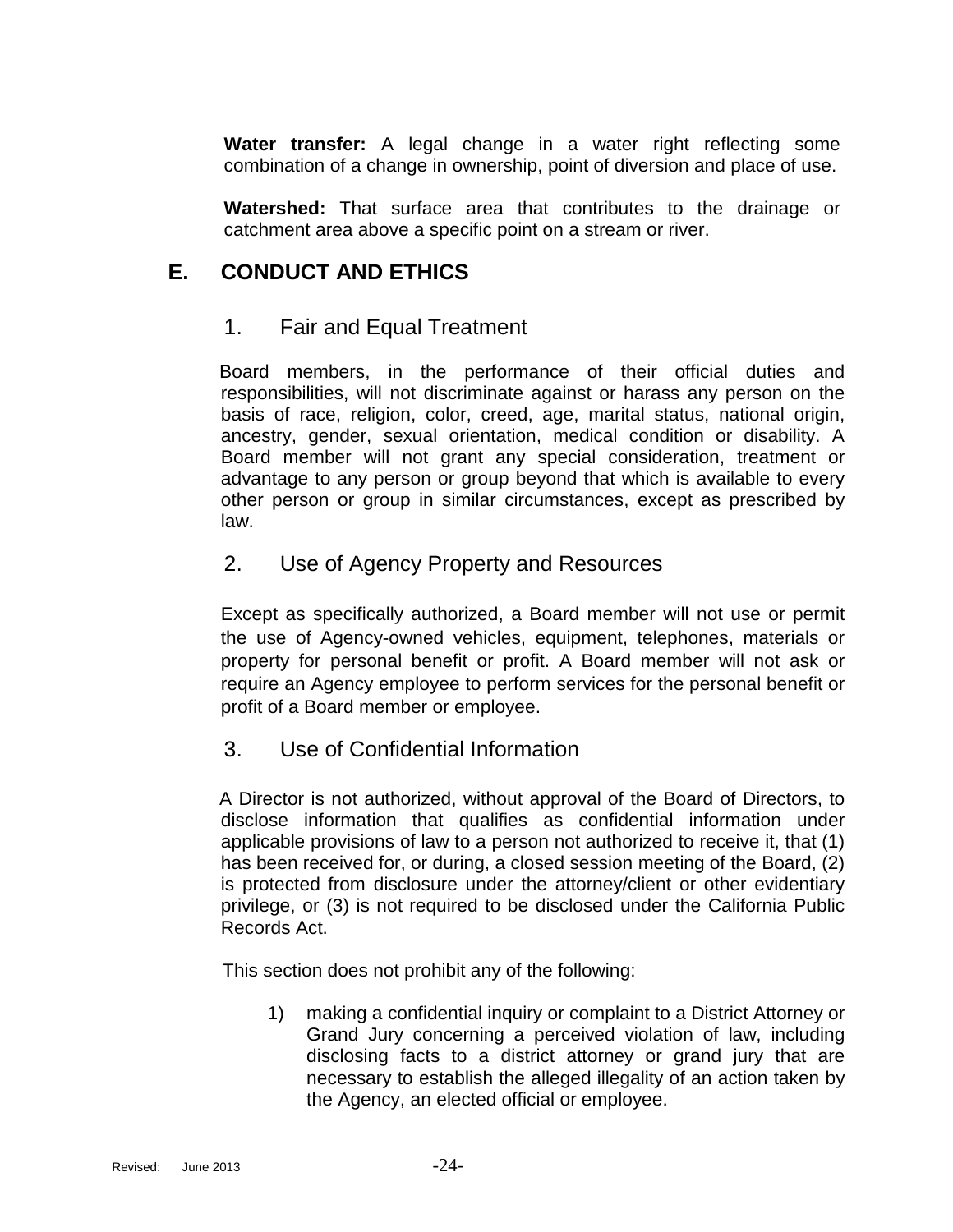2) expressing an opinion concerning the propriety or legality of actions taken by the Agency in closed session, including disclosure of the nature and extent of the alleged illegal action.

Prior to disclosing confidential information pursuant to #1 or #2 above, however, a Board member will first bring the matter to the attention of either the President of the Board or the full Board, to provide the Board an opportunity to cure an alleged violation.

A Director who willfully and knowingly discloses for financial gain confidential information received by him or her in the course of his or her official duties may be guilty of a misdemeanor under Government Code Section 1098.

#### <span id="page-24-0"></span>4. Conflict of Interest

A Board member will not have a financial interest in a contract with the Agency, or be a purchaser at a sale by the Agency or a vendor at a purchase made by the Agency, unless the Board member's participation was authorized under Government Code Sections 1091 or 1091.5, or other provisions of law. A Board member will not participate in the discussion, deliberation or vote on a matter before the Board of Directors, or in any way attempt to use their official position to influence a decision of the Board, if the Board member has a prohibited interest with respect to the matter as defined in the Political Reform Act, Government Code Sections 81000 and following relating to conflicts of interest. Generally, a Director has a financial interest in a matter if it is reasonably foreseeable that the Board decision would have a material financial effect (as defined by Fair Political Practices Commission (FPPC) regulations) that is distinguishable from the effect on the public generally on:

- a) business entity in which the Director has a direct or indirect investment in the amount specified in FPPC regulations.
- b) real property in which the Director has a direct or indirect investment interest, with a worth in the amount specified in FPPC regulations.
- c) a source of income of the Director in the amount specified in FPPC regulations within 12 months before the Board decision.
- d) a source of gifts to the Director in an amount specified in FPPC regulations within 12 months before the Board decision.
- e) a business entity in which the Director holds a position as a director, trustee, officer, partner, manager or employee.

An "indirect interest" means any investment or interest owned by the spouse or dependent child of the Director, by an agent on behalf of the Director, or by a business entity or trust in which the Director or the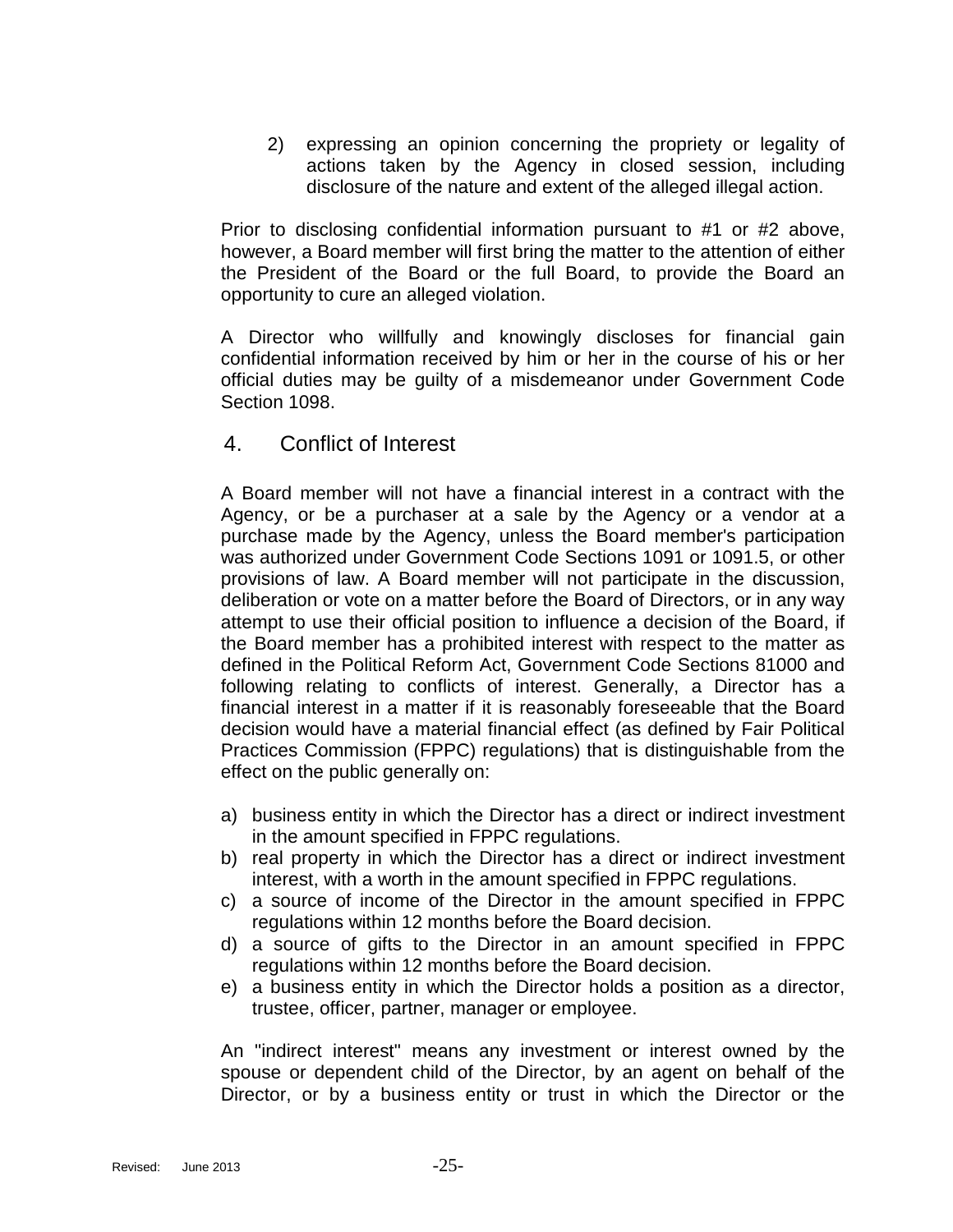Director's spouse, dependent child or agent owns directly, indirectly or beneficially a 10 percent interest or greater. An elected official will not accept honoraria or gifts that exceed the limitations specified in the Fair Political Practices Act or FPPC regulations. Board members will report all gifts, campaign contributions, income and financial information as required under the Agency's Conflict of Interest Code and the provisions of the Fair Political Practices Act and FPPC regulations.

If a member of the Board believes that they may be disqualified from participation in the discussion, deliberations or vote on a particular matter due to a conflict of interest, the following procedure will be followed:

- a) if the Director becomes aware of the potential conflict of interest before the Board meeting at which the matter will be discussed or acted on, the Director will notify the Agency's General Manager and the Agency's legal counsel of the potential conflict of interest so that a determination can be made whether it is a disqualifying conflict of interest.
- b) if it is not possible for the Director to discuss the potential conflict with the General Manager and the Agency's legal counsel before the meeting, or if the Director does not become aware of the potential conflict until during the meeting, the Director will immediately disclose the potential conflict during the Board meeting so that there can be a determination as to whether it is a disqualifying conflict of interest.
- c) upon a determination that there is a disqualifying conflict of interest, the Director (1) will not participate in the discussion, deliberation or vote on the matter for which a conflict of interest exists, which will be so noted in the Board minutes, and (2) leave the room until after the discussion, vote and any other disposition of the matter is concluded, unless the matter has been placed on the portion of the agenda reserved for uncontested matters. The Director may speak on an uncontested matter during the time the general public speaks on the issue.

A Board member will not recommend the employment of a relative by the Agency. A Board member will not recommend the employment of a relative to any person known by the Board member to be bidding for or negotiating a contract with the Agency.

A Board member who knowingly asks for, accepts or agrees to receive any gift, reward or promise thereof for doing an official act, except as may be authorized by law, may be guilty of a misdemeanor under Penal Code Section 70.

#### <span id="page-25-0"></span>5. Soliciting Political Contributions

Board members are prohibited from soliciting political funds or contributions at Agency facilities or from Agency employees. A Board member will not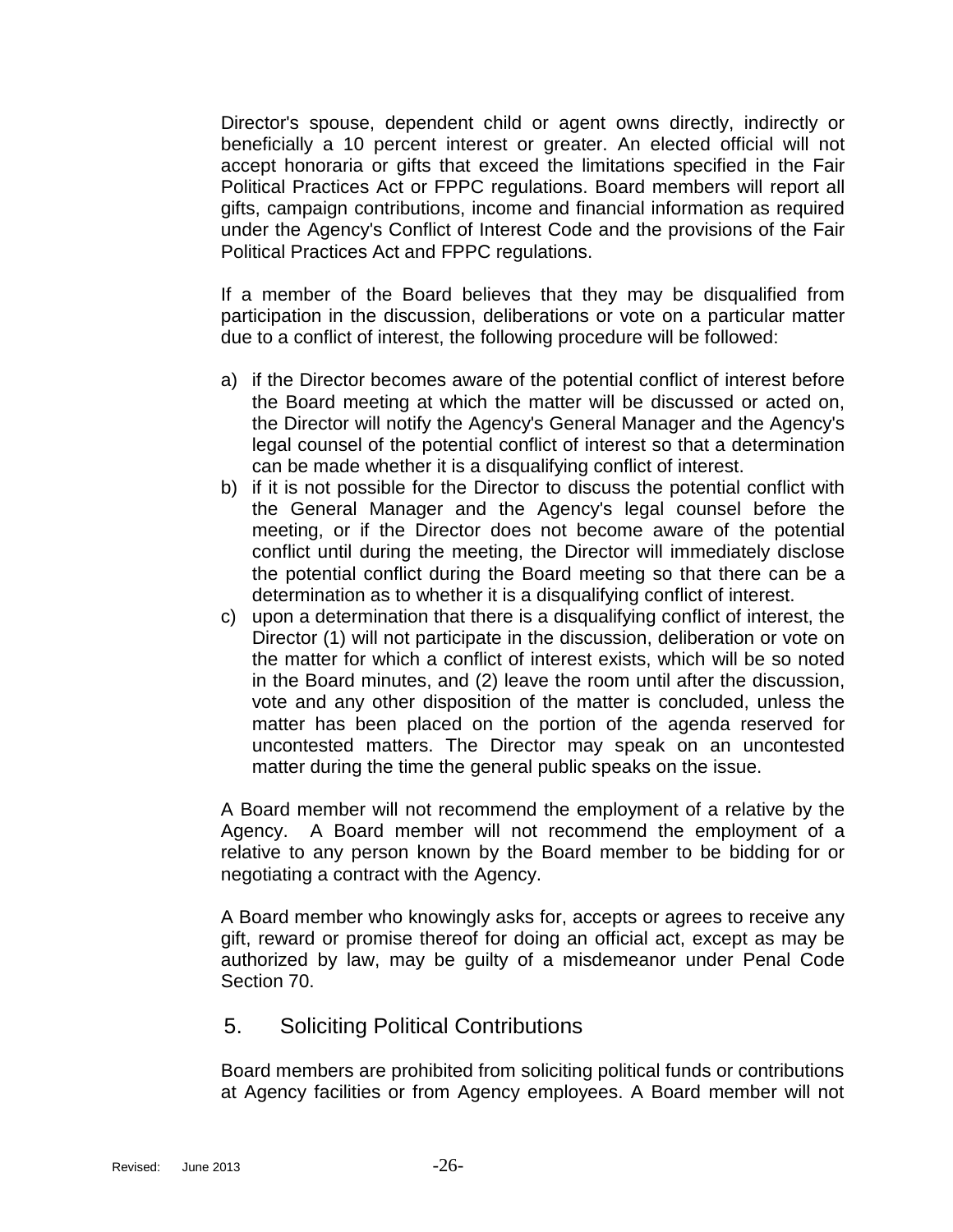accept, solicit or direct a political contribution from (a) Agency employees, officers, consultants or contractors, or (b) vendors or consultants who have a material financial interest in a contract or other matter while that contract or other matter is pending before the Agency. A Director will not use the Agency's seal, trademark, stationery or other indicia of the Agency's identity, or facsimile thereof, in any solicitation for political contributions contrary to State or Federal law.

#### <span id="page-26-0"></span>6. Incompatible Offices

Any Board member appointed or elected to a public office of another public entity, the duties of which may require action contradictory or inconsistent with the interests of the first entity (as determined under applicable law), will resign from the former office.

#### <span id="page-26-1"></span>7. Whistle Blower Protection

The General Manager has primary responsibility for:

- 1) ensuring compliance with the Agency's Personnel Policies and Procedures, and ensuring that Agency employees do not engage in improper activities.
- 2) investigating allegations of improper activities.
- 3) taking appropriate corrective and disciplinary actions.

The Board has a duty to ensure that the General Manager is operating the Agency according to law and the policies approved by the Board. Board members are encouraged to fulfill their obligation to the public and the Agency by disclosing to the General Manager, to the extent not expressly prohibited by law, improper activities within their knowledge. Board members will not interfere with the General Manager's responsibilities in identifying, investigating and correcting improper activities, unless the Board determines that the General Manager is not properly carrying out these responsibilities.

A Board member will not directly or indirectly use or attempt to use the authority or influence of his or her position for the purpose of intimidating, threatening, coercing, commanding or influencing any other person for the purpose of preventing such person from acting in good faith to report or otherwise bring to the attention of the General Manager or the Board any information that demonstrates a perceived illegal activity or which could pose risk to the Agency. As to Agency employees, the matter is to first be brought to the attention of the employee's supervisor or to the General Manager. Should the matter not be resolved after following this chain of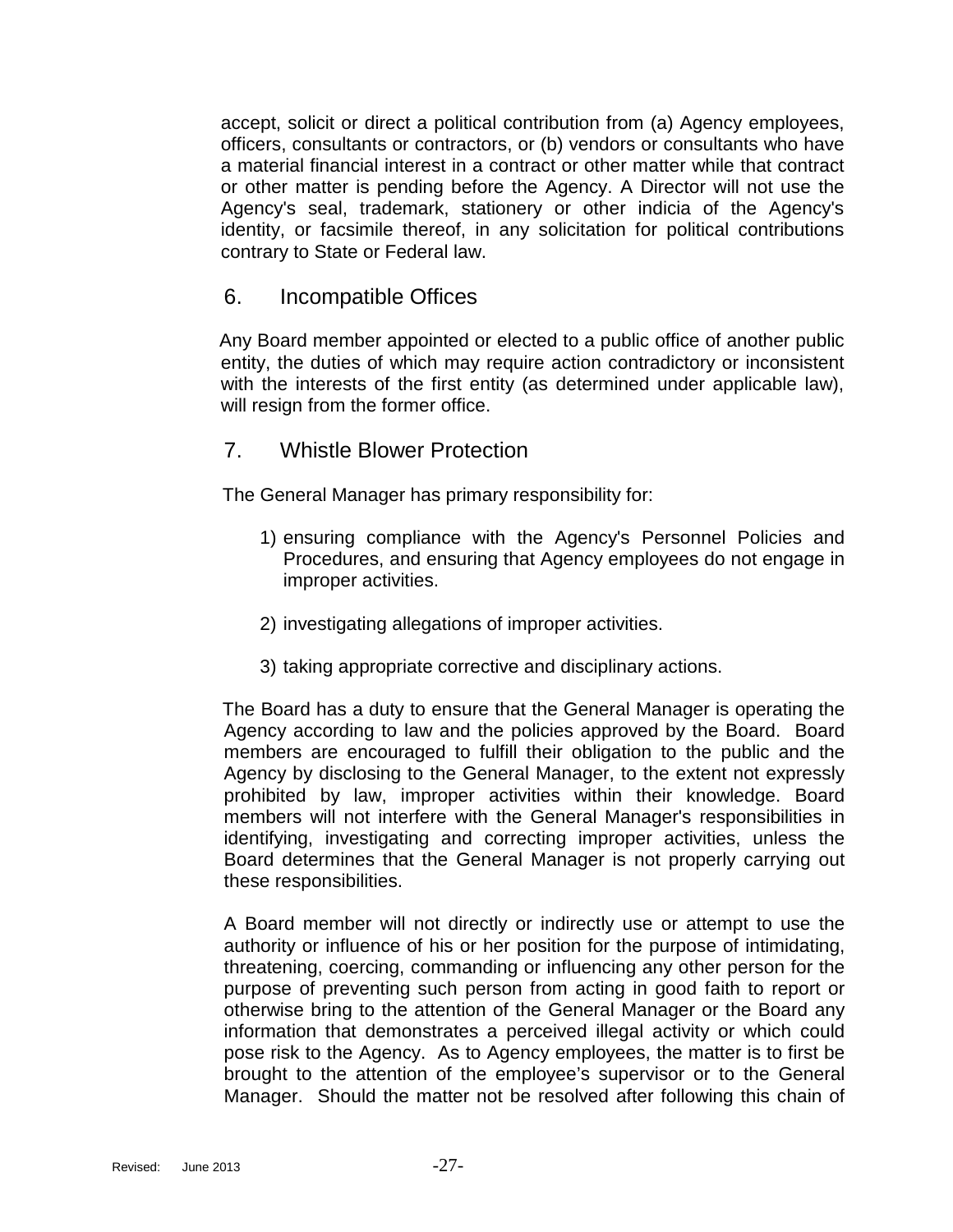command, the employee may then address the matter with the Board President.

Examples or reportable actions or activities include:

- a) a work-related violation by a Board member or Agency employee of any law or regulation
- b) gross waste of Agency funds
- c) gross abuse of authority
- d) a specified and substantial danger to public health or safety due to an act or omission of a Agency official or employee
- e) use of an Agency office or position or of Agency resources for personal gain
- f) a conflict of interest of an Agency Board member or Agency employee.

A Board member will not use or threaten to use any official authority or influence to effect any action as a reprisal against an Agency Board member or Agency employee who reports or otherwise brings to the attention of the General Manager any information regarding the subjects described in this section.

#### <span id="page-27-0"></span>8. Violation of Ethics Policy

A perceived violation of this policy by a Board member should be referred to the President of the Board or the full Board of Directors for investigation and consideration of any appropriate action warranted. A violation of this policy may be addressed by the use of such remedies as are available by law to the Agency, including but not limited to: (a) adoption of a resolution expressing disapproval of the conduct of the Board member who has violated this policy, (b) injunctive relief, (c) censure, (d) discipline, or (e) referral of the violation to the District Attorney and/or the Grand Jury.

#### <span id="page-27-2"></span><span id="page-27-1"></span>F. **INTERACTION WITH STAFF**

#### 1. General

The Board of Directors will deal with the administrative services of the Agency only through the General Manager. The General Manager is the Board's only link to operational achievement and conduct; all authority and accountability of staff is considered the authority and accountability of the General Manager. In the event that the General Manager is unavailable, the next designated staff member would be accountable (see organizational chart). Members of the Board will refrain from making requests directly to Agency employees (other than to the General Manager) to undertake analyses, perform work assignments, or change the priority of work assignments; however, members of the Board may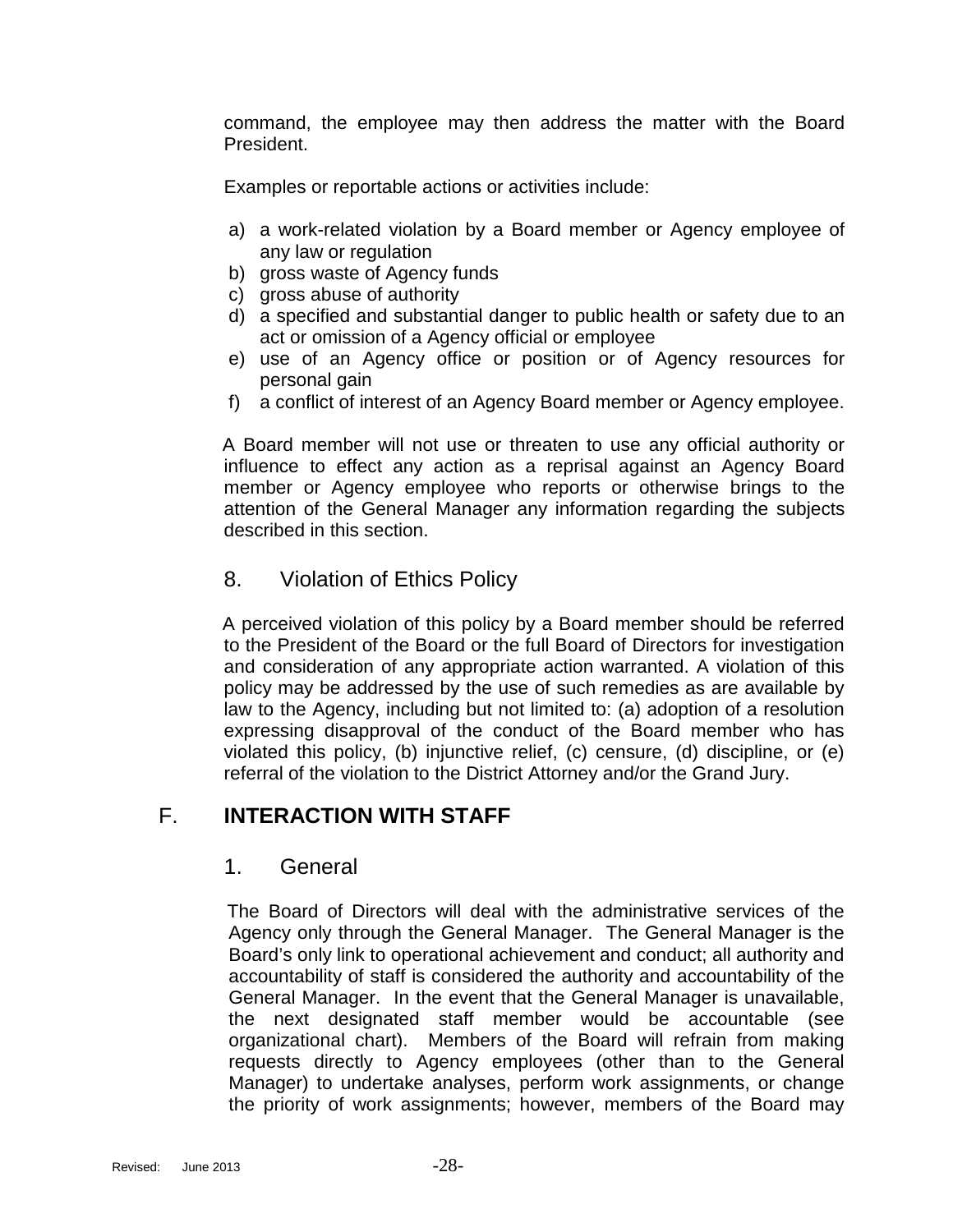request non-confidential, factual information regarding Agency operations from Agency employees. Additionally, Directors are to refrain from having open discussions regarding the Agency's operations or topics of a potentially sensitive nature with any staff member other than the General Manager, as doing so could undermine management, jeopardize the organization's credibility, or even put the Agency at risk legally. The Board, as a whole, will not evaluate, either formally or informally, any staff member other than the General Manager. In seeking clarification on informational items, Directors should contact the General Manager to obtain information needed to supplement, upgrade, or enhance their knowledge to improve legislative decision-making. Any Board member requests that require substantial work, as determined by the General Manager, will be addressed with the Board President.

#### <span id="page-28-0"></span>2. Division of Responsibilities

The Board of Directors is responsible for setting Agency policy since each individual Director is accountable to the public as an elected official. The Board appoints the General Manager and defines the duties of his position. The Board is not to instruct management on the implementation of Agency policies.

The Board of Directors is responsible for:

- Establishing policies, i.e. programs, at public meetings.
- Appointing a General Manager, who will be responsible for the management of all operations and affairs of the Agency
- Delegating certain powers to the General Manager in the operation of Agency affairs.

The General Manager is responsible for:

- Recommendation of policies to the Board of Directors.
- Recommendation of programs to the Board of Directors for implementation of Agency policies.
- Carrying out policies and projects approved by the Board of Directors.
- Responding to the Board of Directors on the status of projects.
- Arranging an orientation of Agency departments and facilities for all new Board members (and re-orientation for current Board members indicating an interest) within 60 days of the Board member being sworn as an officer of the Agency.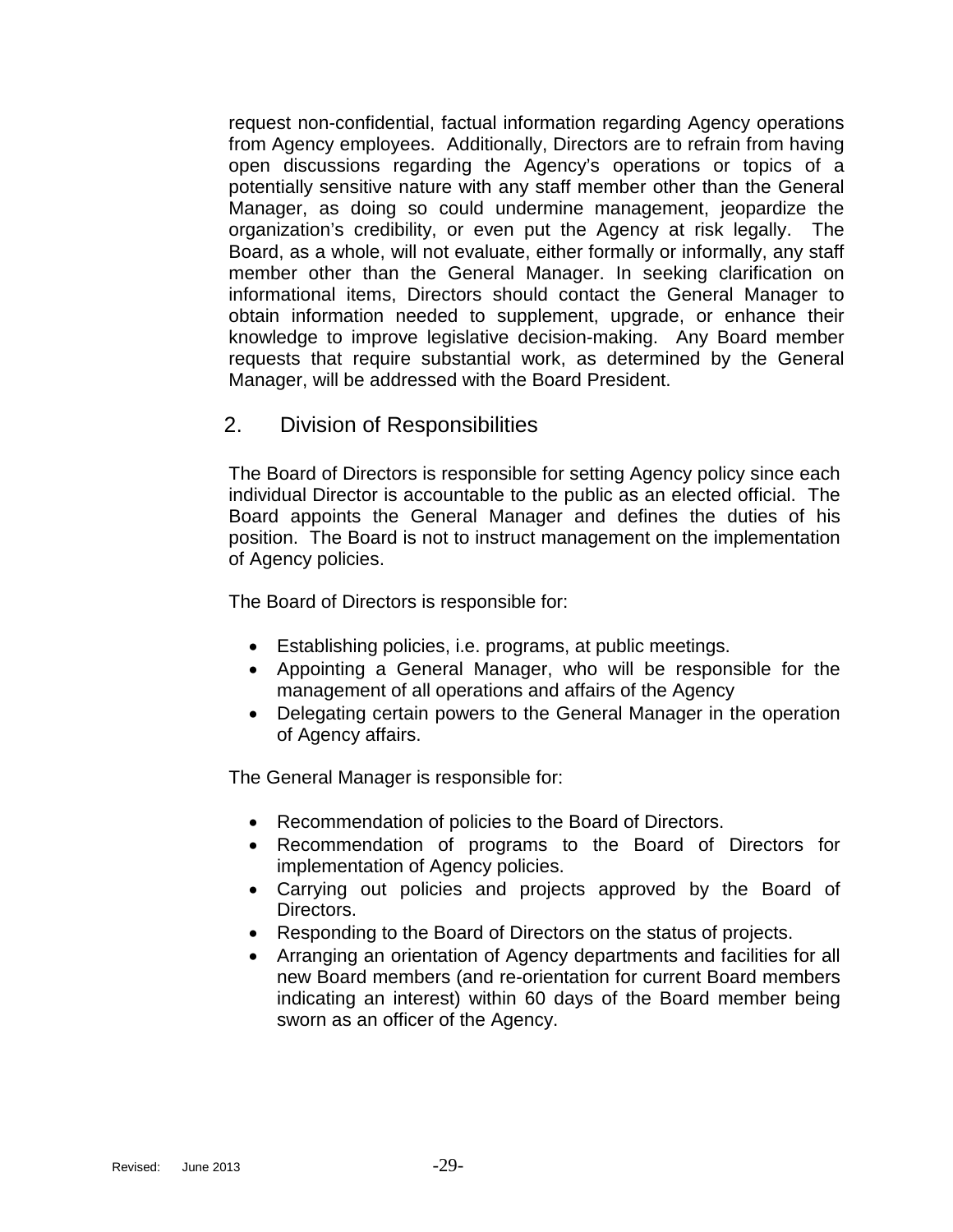#### <span id="page-29-0"></span>3. Board of Directors/General Manager

The Board sets the policy for the Agency. The Agency's General Manager (a) has full charge and control of the construction, maintenance and operation of the water system and other facilities of the Agency; (b) has full power and authority to employ and discharge employees, consistent with Agency policy and other provisions of law; (c) prescribes the duties of employees, consistent with Agency policy; and (d) fixes and alters the compensation of employees, subject to approval by the Board. The Chief Financial Officer will oversee and maintain a system of auditing and accounting that will completely and at all times show the financial condition of the Agency in accordance with generally accepted accounting principles and legal requirements. The Board will retain and periodically review the work of an auditor as an independent contractor of the Agency (other than the Chief Financial Officer), who will report to the Board on an annual basis the results of an audit of the Agency's books, records and financial affairs.

The Agency's General Manager serves at the pleasure of the Board. The Board will provide policy direction and instructions to the General Manager on matters within the authority of the Board by majority vote of the Board during duly convened Board of Directors and Board committee meetings.

Members of the Board will deal with matters within the authority of the General Manager through the General Manager, and not through other Agency employees. Members of the Board will refrain from making requests directly to Agency employees (other than to the General Manager) to undertake analyses, perform other work assignments, or change the priority of work assignments. Members of the Board may request non-confidential, factual information regarding Agency operations from Agency employees.

#### <span id="page-29-1"></span>4. General Management Performance Evaluation

The Board of Directors will evaluate the General Manager's performance qualitatively in conjunction with the annual anniversary of the General Manager's hire date, using as guidelines the General Manager's stated annual objectives. Adjustments in the General Manager's remuneration or contract will be consistent with the Board's evaluation of performance and achievement of stated objectives.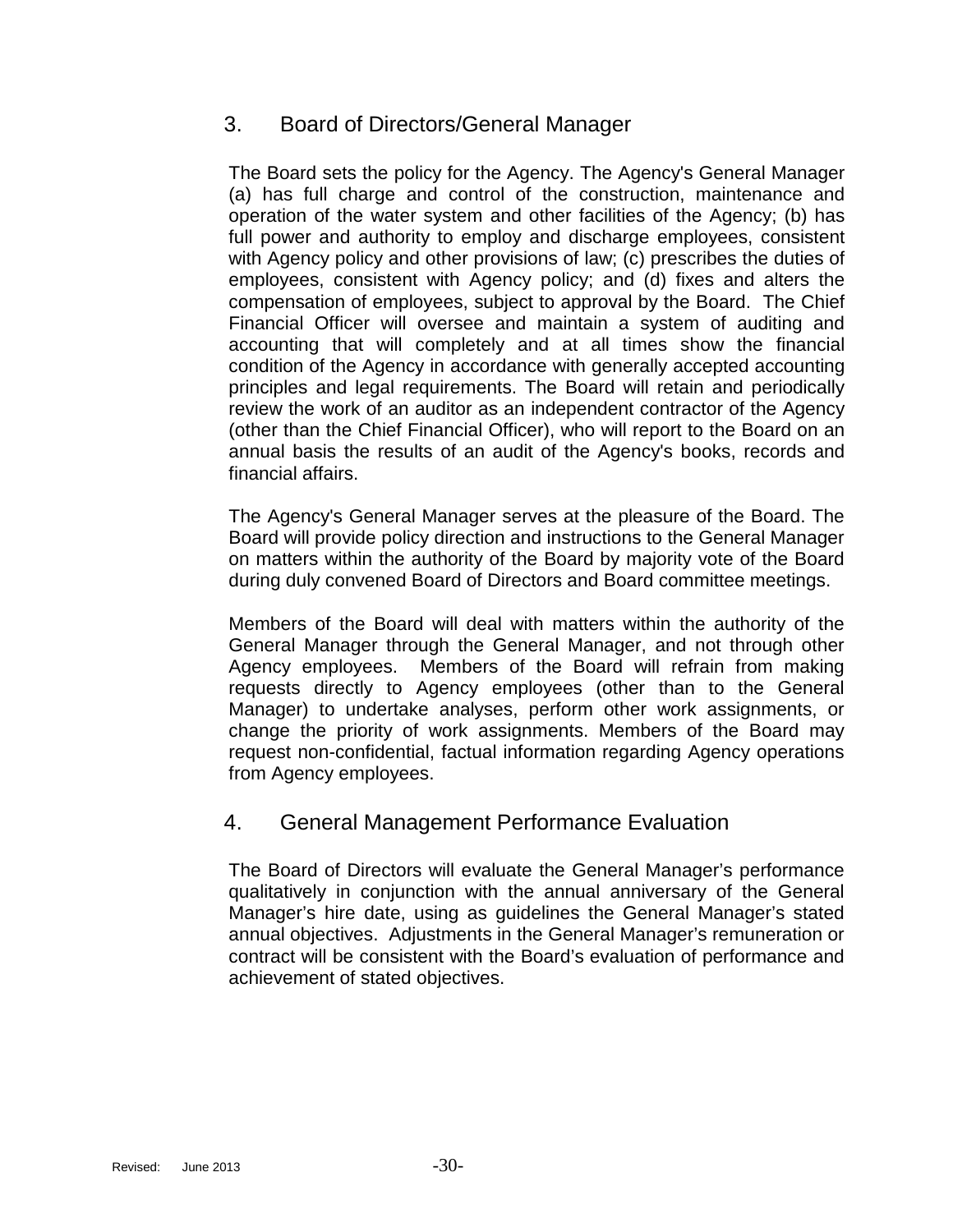#### <span id="page-30-1"></span><span id="page-30-0"></span>G. *MEETINGS*

#### 1. General

All meetings of the Board, whether regular, special or adjourned, shall be open to the public, except for closed or executive sessions authorized by law. Members of the public may address the Board on matters of interest to the public if such matters are within the subject matter jurisdiction of the Board, and provided further that no action shall be taken by the board on any item arising out of such speeches unless the matter already appears on the agenda for that meeting. The Board may adopt reasonable regulations which limit the total amount of time allotted for each speaker and in total.

#### <span id="page-30-2"></span>2. Brown Act

The Ralph M. Brown Act (G.C. 54950) is essentially known as the "Open and Public Meeting" Act. It was established to ensure that all meetings of legislative bodies are open and public so that the public has an opportunity to participate in the decision-making process.

#### <span id="page-30-3"></span>3. Voting

Directors shall have one (1) vote each at any meeting of the Board of Directors. There shall be no voting by proxy.

#### <span id="page-30-4"></span>4. Procedures (general)

Agendas for all meetings of the Board of Directors and standing committees shall be posted in accordance with the Brown Act. Additionally, the entire agenda packet for each of these meetings will be available for public review at Mojave Water Agency at 13846 Conference Center Drive, Apple Valley, California, and the packet is also available in the calendar section of the Agency website at [www.mojavewater.org.](http://www.mojavewater.org/)

#### <span id="page-30-5"></span>5. Definitions of Meetings

#### A. Regular Meeting:

Regular meetings of the Board of Directors shall be scheduled for the second and fourth Thursday of each month at 4:30 p.m.. The Board may, from time to time, change the day of the month and/or the time of such regular meetings as dictated by holiday schedules or changing circumstances and in accordance with Section 54954 of the California Government Code (or California Water Code). Agendas shall be posted as required by law. The agenda for a regular meeting must be posted at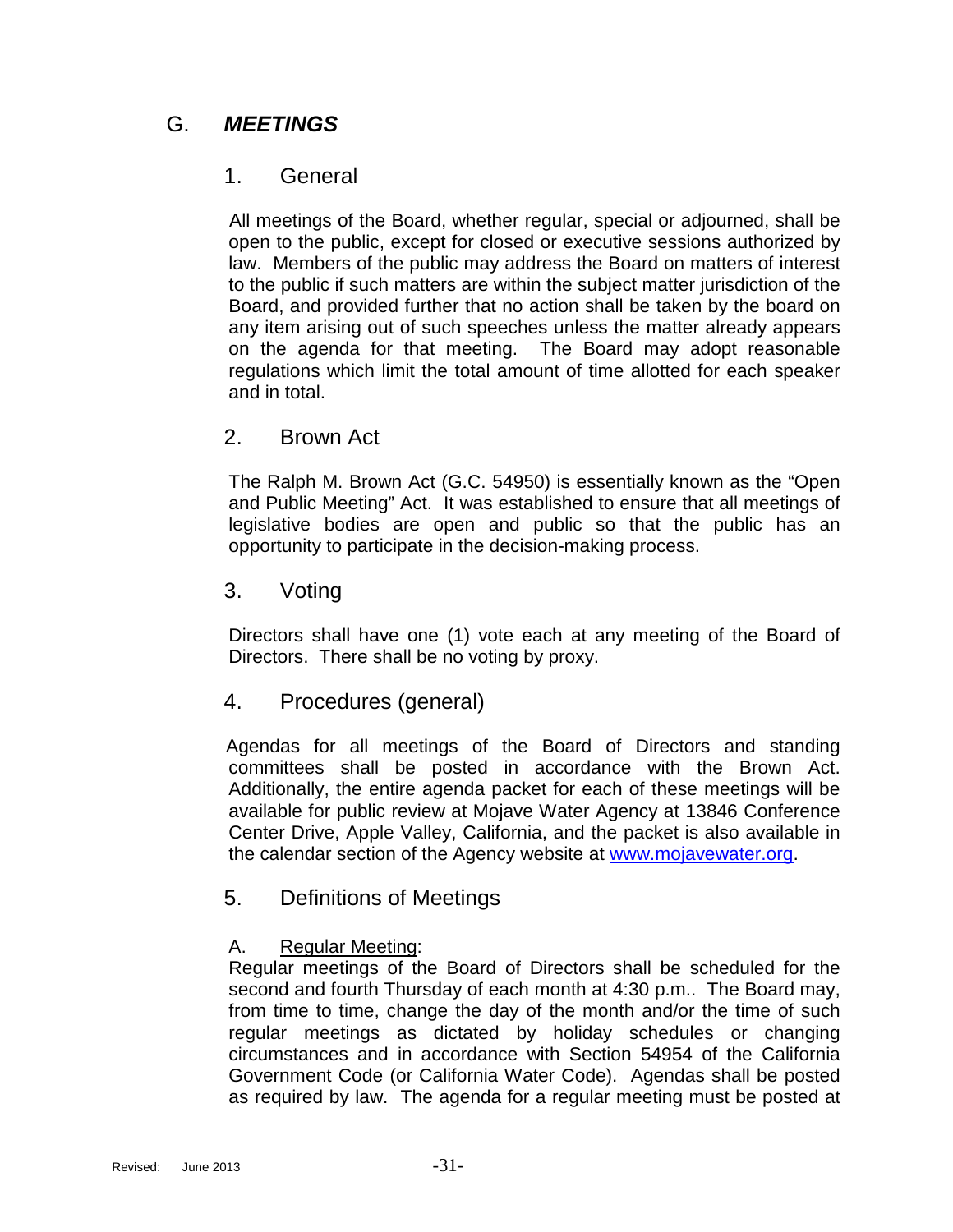the Agency's headquarters address at least 72 hours prior to the date and time the meeting commences.

#### B. Adjourned Meeting:

A regular or special meeting can be adjourned and re-adjourned to a time and place specified in the order of adjournment. If no time is stated, the meeting is continued to the hour for regular meetings. Less than a quorum may so adjourn a meeting, and if no member of the legislative body is present, the clerk or secretary may adjourn the meeting. A copy of the order of adjournment must be posted within 24 hours after the adjournment at or near the door of the place where the meeting was held. If a meeting is adjourned for less than five calendar days, no new agenda need be posted as long as a new item of business is not introduced.

#### C. Special Meeting:

A special meeting of the Board of Directors may be called by the Board President or at the written request of four Directors. Notice of such special meeting shall be delivered personally, by email or fax, or by mail to each member of the Board, and said notice shall be received at least 24 hours before the meeting. Written notice may be dispensed with in the case of Directors who are actually present at the meeting when it convenes or who, at or prior to the time of the meeting, files a written waiver of notice with the Secretary of the Board. Public notice shall be given as required by law, except for emergency meetings held in compliance with California Government Code Section 54956.5. This notice shall state the time and place of the special meeting and the business for which the special meeting has been called, and no business other than that stated in the notice shall be transacted at such special meeting.

#### D. Emergency Meeting:

A public agency can hold an emergency meeting when prompt action is needed due to the actual or threatened disruption of public facilities. An emergency situation exists if the legislative body determines a work stoppage, crippling disaster, or other activity that would severely impair public health, safety or both. Emergency meetings do not need to adhere to the 24-hour notice or posting requirement for special meetings.

#### E. Closed Session Meetings:

Part or all of a regular or special meeting may be closed to the public under specified conditions as noted below. However, notice and posting of the meeting is still required even if no action is contemplated.

Following are the topics that may discussed in closed session. Additional details may be found by referring to the Brown Act (G.C. 54950):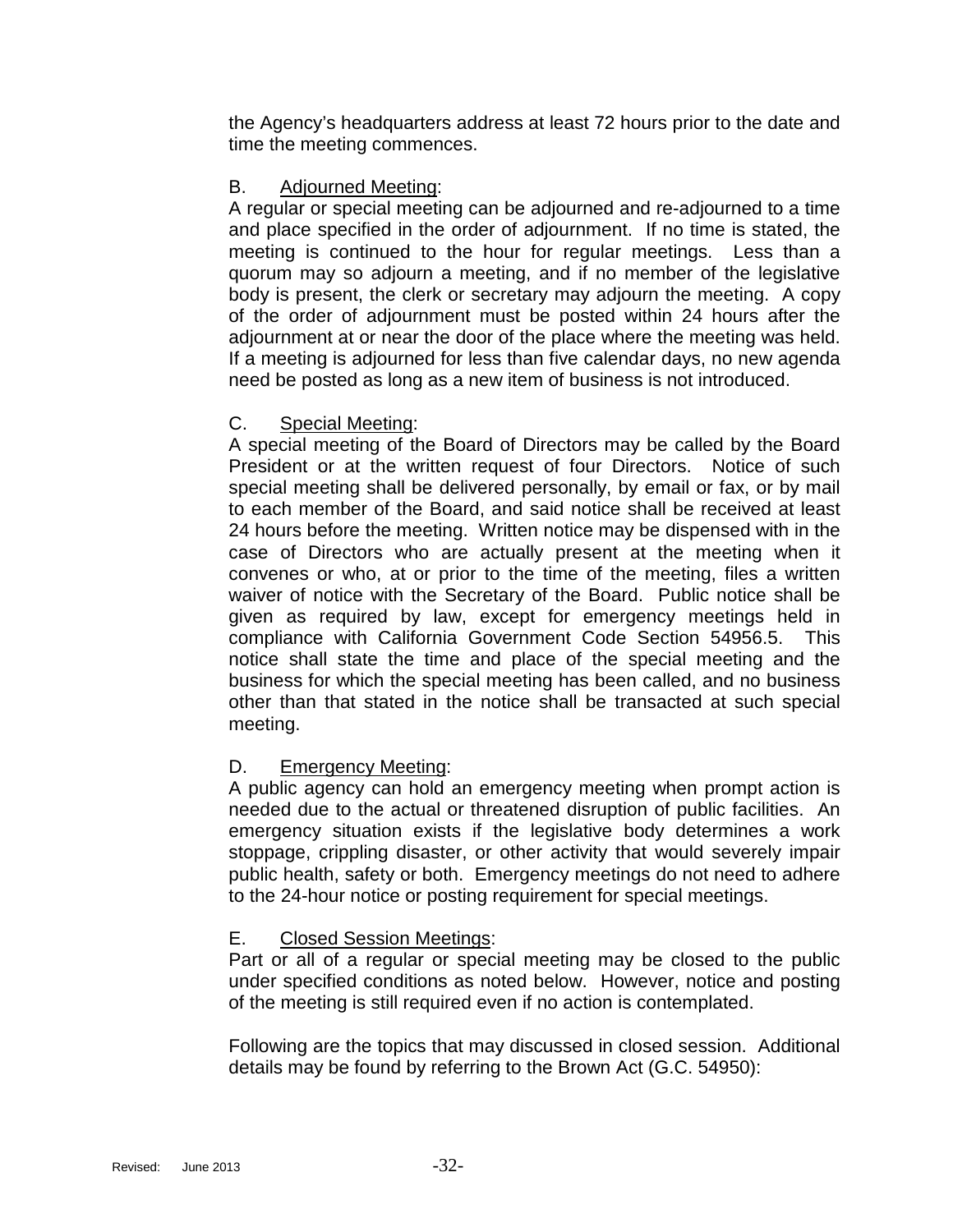- o Personnel
- o Pending litigation
- o Existing litigation
- o Threatened or anticipated litigation against the local agency
- o Potential litigation initiated by the local agency
- o Real estate negotiations
- o Labor negotiations

#### F. Standing Committee Meeting:

A standing committee of the governing body is one that has a continuing subject matter and/or that has a schedule fixed by formal action of the governing body. All standing committees serve only in an advisory capacity to the Board of Directors and are legally constrained from adopting policy or making decisions on behalf of the Board of Directors. Board Members attending as a member of the audience, which do not sit on the Committee, are to remain non-participatory in that Committee Meeting. This also includes the Technical Advisory Committee (TAC) to the Agency.

Standing committees are comprised of three members of the Board, appointed annually by the Board President. Standing committees currently in place at the Agency include:

o Engineering/Operations Committee This committee addresses issues regarding engineering and operations activities within the Agency, including capital projects that are under various stages of design and construction, and operation of Agency facilities.

#### o Legal/Legislative and Public Information Committee

The Legal/Legislative Committee addresses issues involving legal matters associated with the Agency and regional, state and federal legislation that could impact the Agency or its constituents, as well as issues in relation to public information and dissemination of information and events.

#### o Morongo Basin Pipeline Commission

The Commission is comprised of five officials, one from each of the member entities of Improvement District M, including: Mojave Water Agency, County of San Bernardino Service Area 70, Bighorn-Desert View Water Agency, Hi-Desert Water District, and Joshua Basin Water District. This Commission addresses issues of interest to the residents in the Morongo Basin and pertinent to the pipeline project.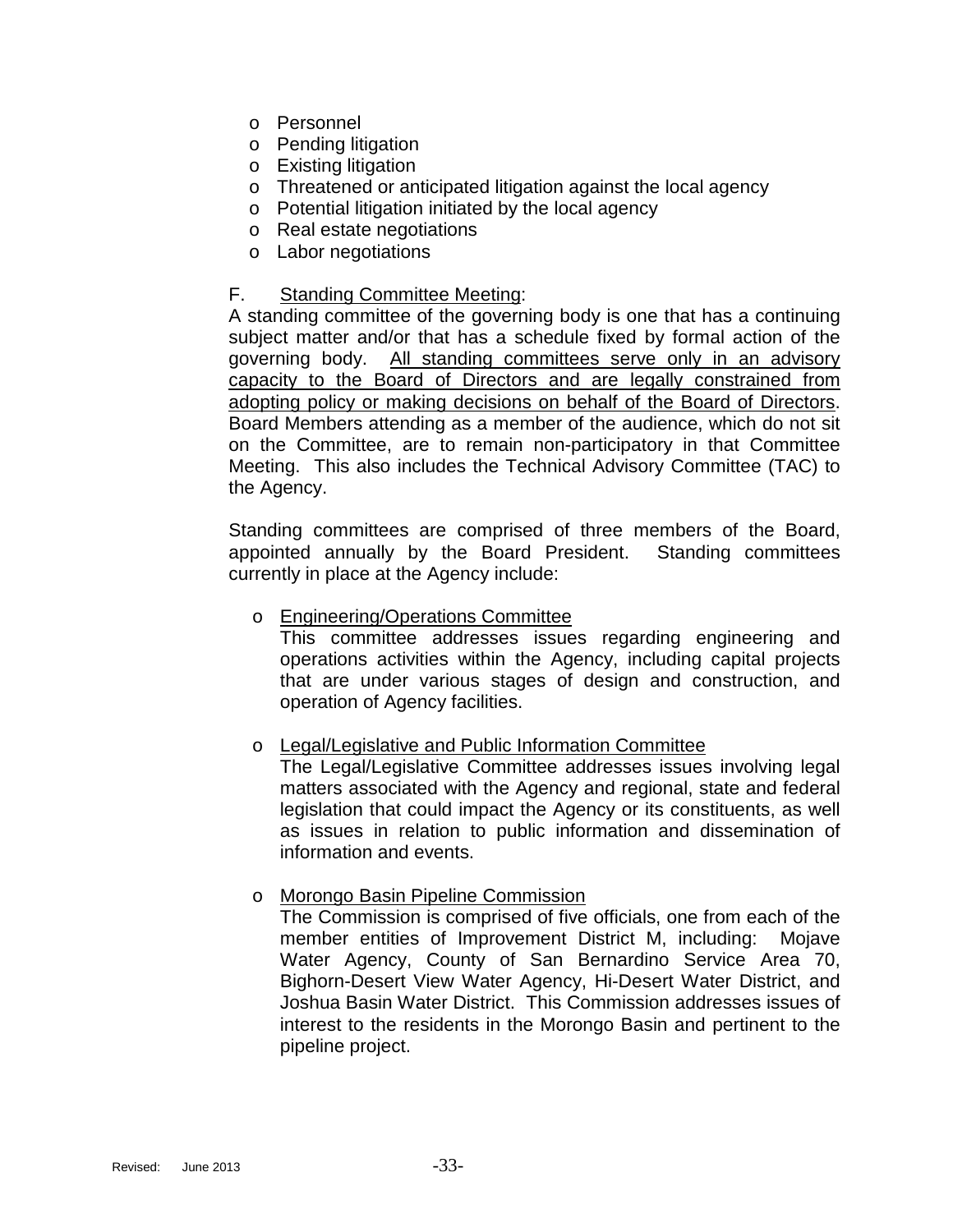#### o Personnel, Finance and Security Committee

This committee reviews all issues related to changes in personnel policy and financial matters, and receives updates and make recommendation to the Board of Directors on issues relating to public information matters, as well as issues involving the security of all Agency facilities.

#### o Planning, Resources and Technology Committee

The Planning, Resources and Technology Committee is updated by Agency staff and makes recommendation to the Board of Directors on all issue involving planning for a future water supply for the region, resources associated with those efforts, and information technology matters.

Those committees referenced above will remain in existence until discharged by majority vote of the Board of Directors. Committee members shall serve a term of one year, or until such time as successors are appointed. Directors appointed to one of these committees are required to attend the regularly scheduled meetings. Committee members absent from three consecutive meetings of a committee, or from three or more of five meetings of a committee, may be replaced by another Board member by the Board President. In the event a committee member is absent from a meeting, the Board President may participate in the meeting as an ex-officio member.

#### G. Ad Hoc Committee Meeting:

An ad hoc committee is made up solely of members of the Board of Directors, constitutes less than a quorum of the legislative body, and is not considered a legislative body subject to the Brown Act. An ad hoc committee is established to deal with a single and specific subject on a short-term basis, and once the issue for which the committee was established has been resolved, the committee will cease to exist. All ad hoc committees serve only in an advisory capacity and are legally constrained from adopting policy or making decisions on behalf of the Board of Directors.

#### H. Quorum:

A majority of the members of the Board shall constitute a quorum for the transaction of business at any duly convened meeting of the Board or a standing committee.

#### I. Adjournment:

A quorum of the Board may adjourn any Board meeting to meet again at a stated day and hour provided, however, that in the absence of a quorum, a majority of the Board members present at any Board meeting, either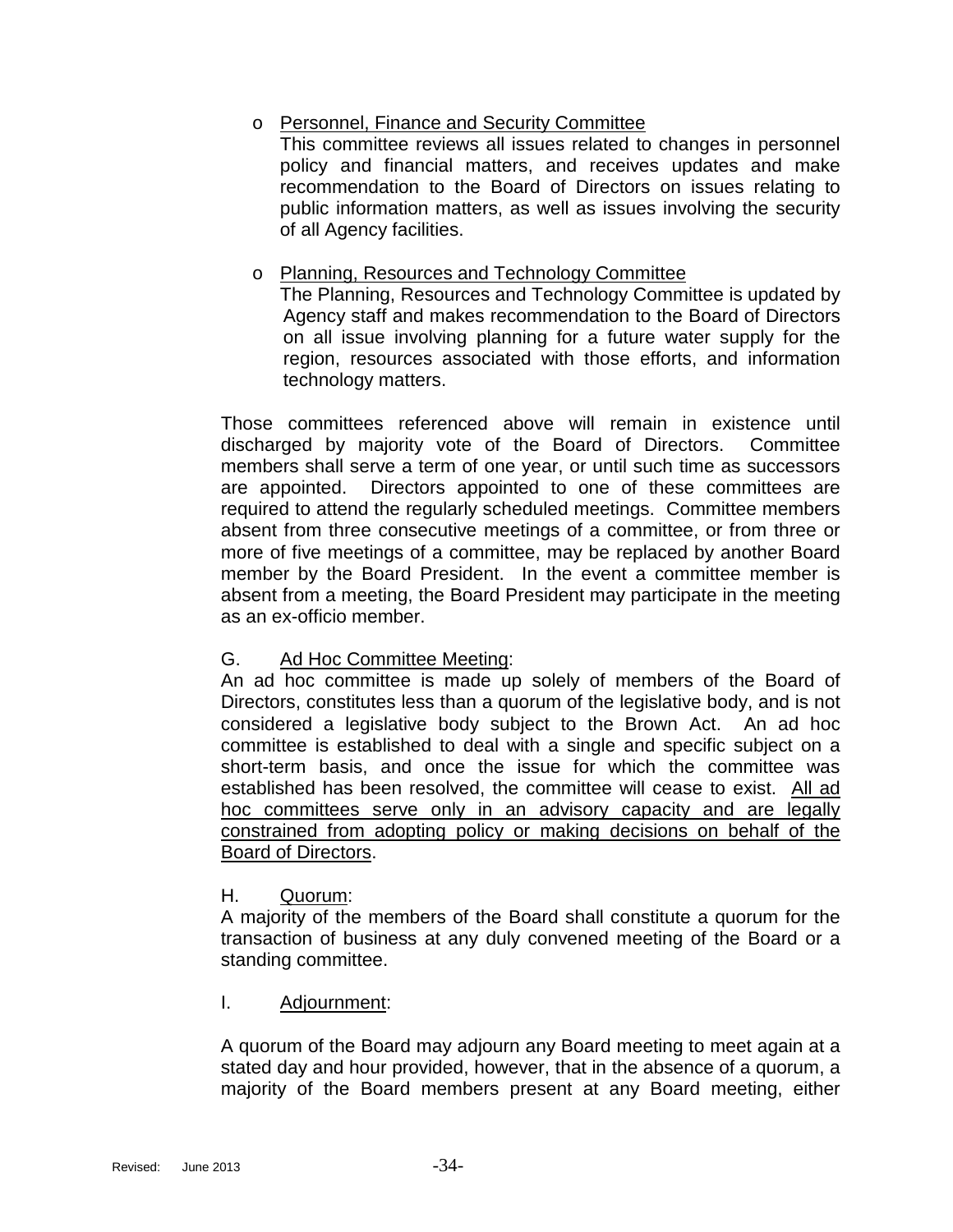regular or special, may adjourn from time to time until the time is fixed for the next regular meeting of the Board.

#### J. Actions/Minutes:

The Secretary of the Board shall cause to be kept at the principal office of the Agency a complete record of minutes for all meetings of the Board of Directors and all committees of the Board. Minutes shall identify the meeting date, time and place, whether regular, special, etc., and a brief detail of the actions taking place at the meeting.